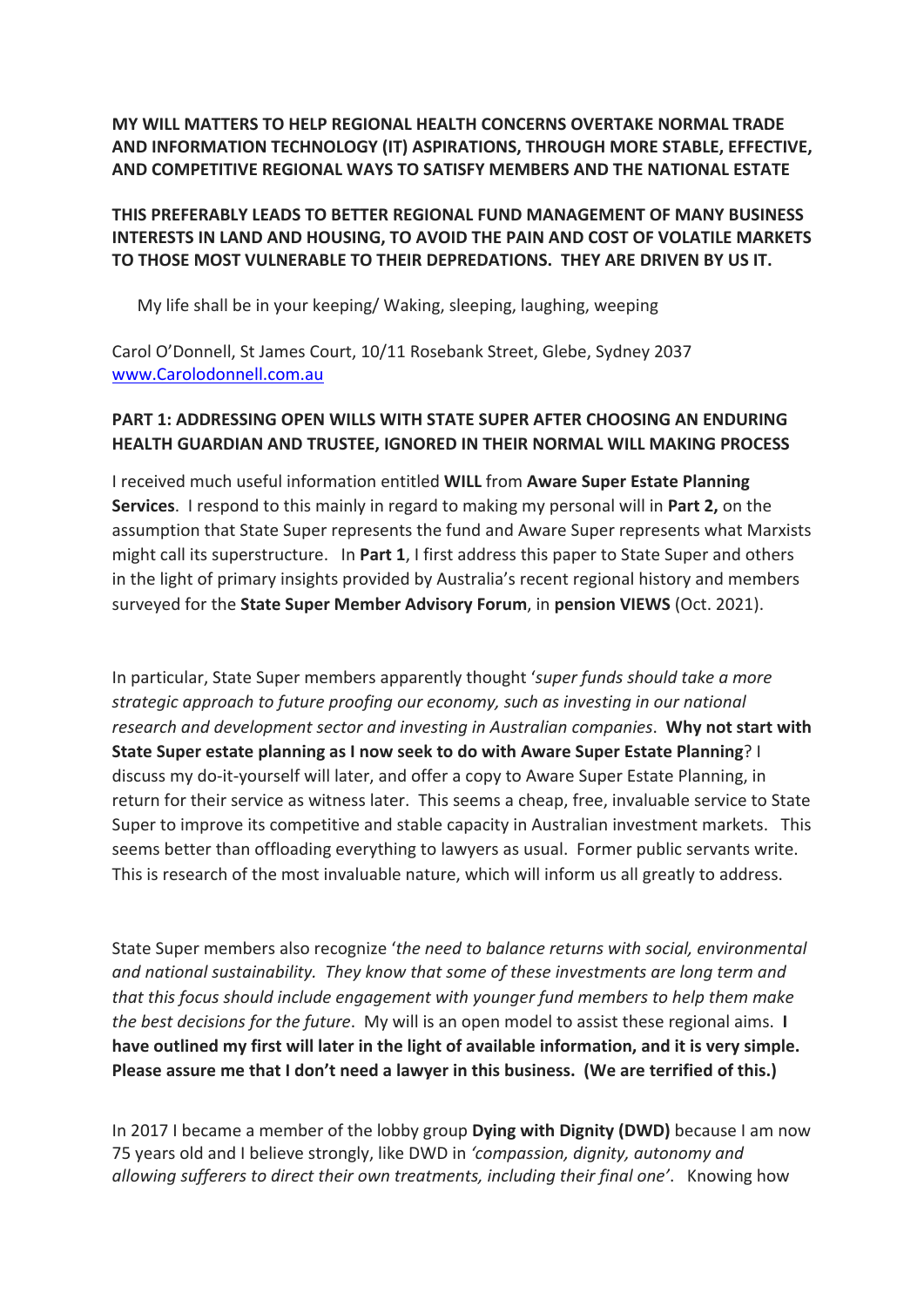strongly disability and the suffering and decline towards death are associated with the ageing process, I want assisted dying to help me go whenever I like. This is to save myself and my daughter a lot of ongoing uncertainty, anxiety, work, humiliation, delay, pain and loss of time and money through fraud, overservicing or neglect of our common estate.

Wills are vital to women, men and children as they always have been, particularly to the globally expanding middle and upper middle classes in manufacturing and service industries, including lawyers, financial advisers and doctors. All Australians must occupy some land and housing from birth to death, whether leaving wills to distribute our estate, if any, or not. What happens to the accoutrements of living when serial marriage and old-fashioned expectations about land occur, may be anybody's business. Listen to the first wives on tour and be totally shocked at what can happen to women when men die or go to a new partner. Since the birth of the contraceptive pill in the early nineteen sixties, followed by the no fault divorce in 1975, this has become a new hot topic which nobody mentions before dying intestate and leaving a mess instead of a will. Lawyers hate this most, as discussed later. This is perhaps because they could make a bigger and better mess, left to their own devices. See what courts do in the US and weep. All that shit costs money. Give better incentives.

Should one assume our liabilities, known or unknown, die with us, whether they appear to be comparatively little, or huge before collapse? I recall those of Australian land and associated steel and agricultural entrepreneur Lex Greensill and his development partner, Sanjeev Gupta, for example. Gupta looks fat and as if he may die soon. Does he have a will? How is his private and public business to be resolved? I attach a related discussion of greener development along the Illawarra Coast and in Wollongong. As I understood it, Greensill was offering to act as a financial intermediary between large and small contractors and wage earners. This was to solve the problem of slow trade and wage payments in the competitively failing steel manufacturing and construction industries. Both industries have been vital for maintaining Australian manufacturing jobs and have been relied on for manufacturing prosperity so far.

Didn't we all have a lot of fun in the car? (I'm retired and have given it up so I tend to block it out.) Greensill and Sanjeev Gupta, global steel magnate, linked their financial edifices, which bought agricultural land, steel mills and plenty of big-ticket luxury property around the world, then quickly collapsed. Steel prices are now going through the roof globally as war spending increases, in China and Japan, for example. The Australian economy is doing well through supporting war again. Sanjeev Gupta is now also doing well, according to the daily newspapers. I have no idea how the fortunes of collapsed companies relate to those of dead individuals when their estates have liabilities attached instead of benefits. Markets and gamblers appear to counsel moving on and up again as fast as possible after financial collapse, perhaps on the assumption those left behind them will follow or be cut off in the process. (I've no idea. I slap my head repeatedly not to have realized the vital importance of wills before. It is not as if I didn't read enough Victorian novels throughout my life. Wills are big business.)

I open up wills and will kits to discuss the world through my own sharpest experiences of learning, as women consciously began to do in universities and other places in the 1960s, often about their relations with men. **This personal description and analysis before facing**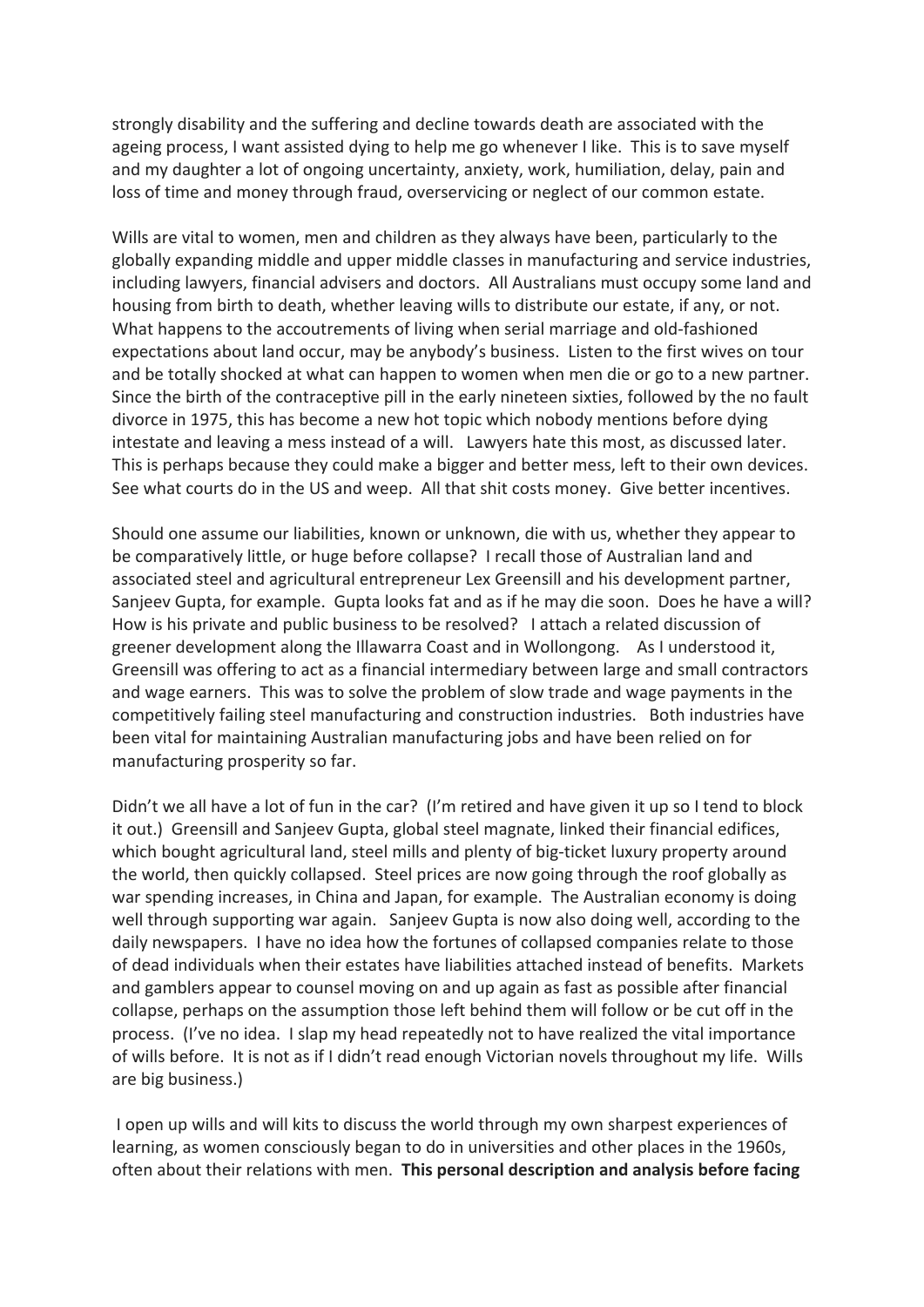**death and writing my will later, is designed in the quest of the public interest in more reliably informed, faster, cheaper, action than legal, financial and medical services may offer close to the end of life, as I now am.** Women who have been badly affected by the deaths and wills of men know a lot more than they ever feel they could tell us about such matters, unless they are on tours, perhaps. Why leave the truth to silence or fiction when it can be so valuable to us? Find out by using yourself as model self-teachers or pilgrims advancing to death. This is what some Buddhists advise but I speak more as a researcher. I want to see and talk to Nixon Apple pronto and I want him to talk back, for a long while. He can write first if he wants. Where does he live and what was his phone number? I think I preferred the days when we all had telephone books and we knew where each other lived. Now we have no idea and think everybody could be out to hurt us, because they are? Nixon Apple was the ACTU and AMWU Queen's Birthday (2019) and National (2020) pick for services to superannuation and trade unions, so he must know something, besides being my former ten-year defacto. I want to check how he's been travelling for future reference.

#### **However, as a current member of State Super I primarily ask:**

- **1. Is anything wrong with my will outlined later, in which I make my sole offspring my Enduring Guardian with Power of Attorney, who is also made the sole beneficiary and Executor of my estate?** (I seek to avoid greater loss and fraud to my estate by this demonstration of trust and wonder why you might discourage it.)
- **2. How can State Super member representatives and others in the Australian and related global populations be helped to avoid greater uncertainty, loss and fraud to our estates?** I guess it often occurs through the passing of land and housing from owners to lawyers and investors, including through the owners' death. I explore this later in evaluation of a variety of **Aware Super** seminar overheads on wills and two different will kits with will forms which are available in Post Offices.

At my great age of 75 I am happy to have a State Super pension for life, rather than face the increasing risk in global markets that now appear globally set to increase regional and generational inequality at an increasingly rapid pace, as addressed later, attached and on www.Carolodonnell.com.au . My land and housing are my major assets, followed by fortnightly returns on a housing loan made equally to my daughter and her partner, with details in my National Australia Bank (NAB) savings account. I naturally assume that as gigantic global and expert institutions, State Super and NAB can invest my money infinitely better to avoid its loss than I can, especially if I can't understand financial assumptions or language or I become demented. I am delighted they take the risk. I wouldn't touch it.

My investigation and **will** outlined later are also designed to question Australian professional and international or regional relations in fund management. I outline my own will in regard to the transfer of land, housing and money to my daughter on my death. This is an open risk management model which is designed to reduce risk to me, my estate and my daughter. (Are our Australian assets increasingly being instead dragged off to US IT head offices, including through the constant encouragement of lawyers and those with similar commercial storage interests? One wonders what the Australian Competition and Consumer Commission (ACCC) might say about such matters. Who understands or cares?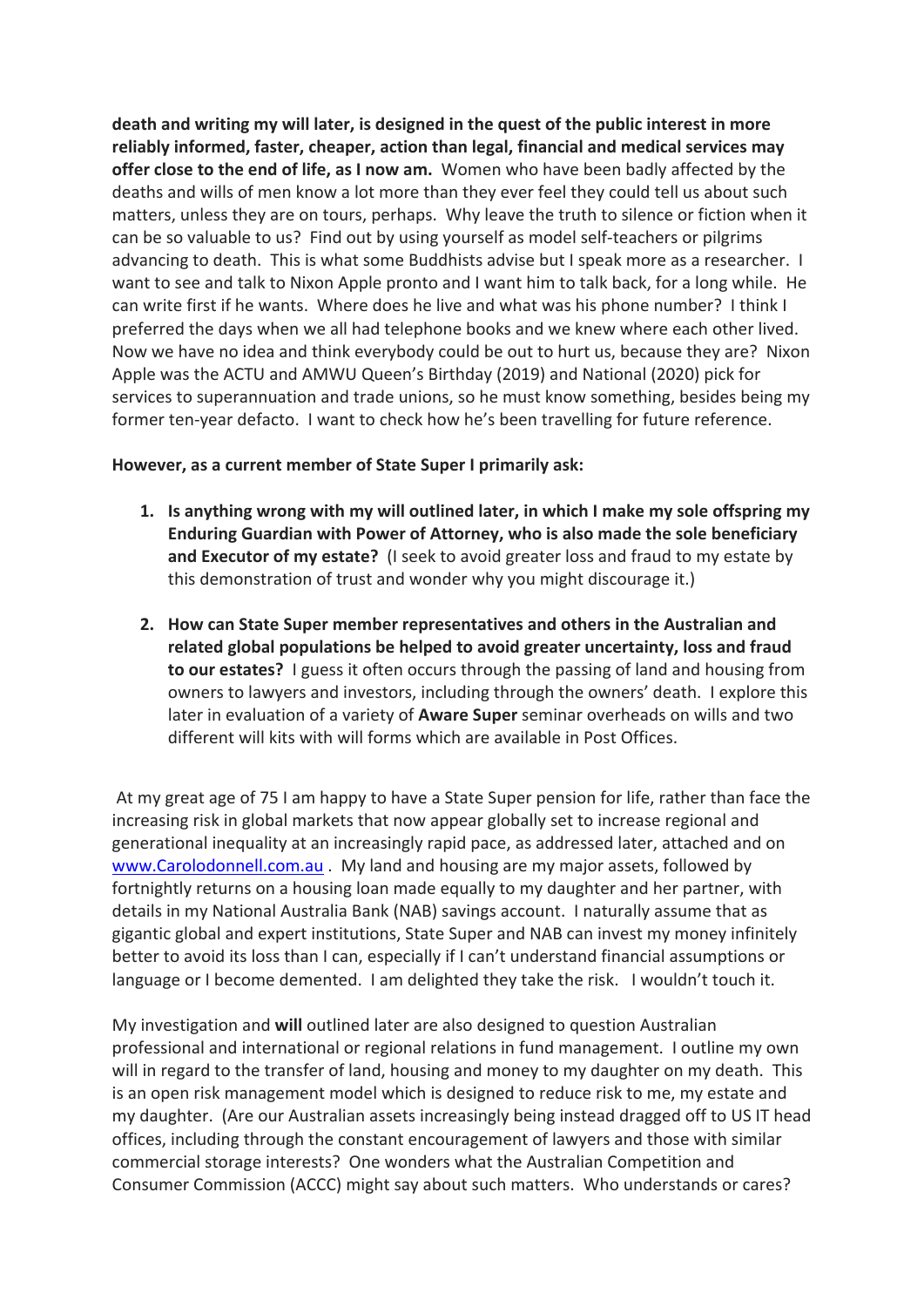Only lawyers fancying more work for their largest clients, while their risks and costs get increasingly pushed down to the rest in the long tails of the small business market and community categories? I address Kay's **Other People's Money: Masters of the Universe or Servants of the People** (2015) later in this global and regional US and IT trading context.

In the Australian Financial Review, Richard Holden, professor of economics at UNSW Business School tells us in his article *'Two truths to higher incomes'* (AFR 7.4.22 p. 42) that productivity is almost everything in determining our living standards. He states that between 1995 and 2010 Australian labour productivity was around 2.2% per year before it dropped to around 1.5% per year thereafter. I guess productivity may naturally also drop as the population ages and more are encouraged to seek disability and related welfare benefits earlier, as a result of visits to doctors and specialists in the universal health care system, especially in the cities. However, the concept of productivity may also be antithetical to health and wellbeing. This is so in regard to the legal and illegal arms, gaming, alcohol, tobacco or other self-destructive or addictive trades and behaviours, which hurt others, for example. Productivity concepts refer only to the market value of supposed national output. This questionable numerical product ignores the value accruing to us of work done freely or forced at home or in the fields, most often by women or children. The well-being of individuals in a national population also depends on how many of them there are and how it is shared out. War is often most productive. The world is witnessing this financial fact of development now, while focus is also upon global pandemic, floods and tornados. Lawyers have taken us to these places, followed by their political, military and financial backers. This is a really lousy, long and expensive job from any perspective. I am very pissed off.

It has become increasingly clear to the modern urban woman that she will remain more productive, independent and healthier the fewer children she has. Children will also bathe longer and deeper in parental love if there are fewer of them. From the modern mathematical view at least, they will have one bedroom each, for example. Women and children should now turn their sharpest analytic attention towards wills. This is now in my mind to see how superannuation funds like State Super could serve their members and those around them best. (Hint. It isn't through adding more uselessly confusing jobs and costs.) Love open competition instead, and I do now, especially in willing. This is because we all die and there appears to be a huge amount of money tied up in the management of land and estate, especially after retirement but before death. Real estate agents deserve to be treated better in future as information sources (However, I let them go into that.)

My will seeks to avoid the apparently growing and unnecessary risk and cost to myself, my daughter, other members of State Super and indirect fund beneficiaries, of extra '*service***'** and investments. This potentially occurs through self-interested business operations by financial and legal corporations or their advisers, using their own IT driven communication and storage practices for potential will valuation and investment on their own behalf. Super membership (i.e., me and others) are the primary stakeholders of the State Super Scheme in which the IT delivery of services such as estate management and investment also deserve far greater understanding. See related regional building management issues attached. I guess that land and building for commercial operation are the biggest drivers of productivity and work in any state, pushing the markets up until the crash where the rich my typically walk away even richer, while assets are then parked again in rising land and building.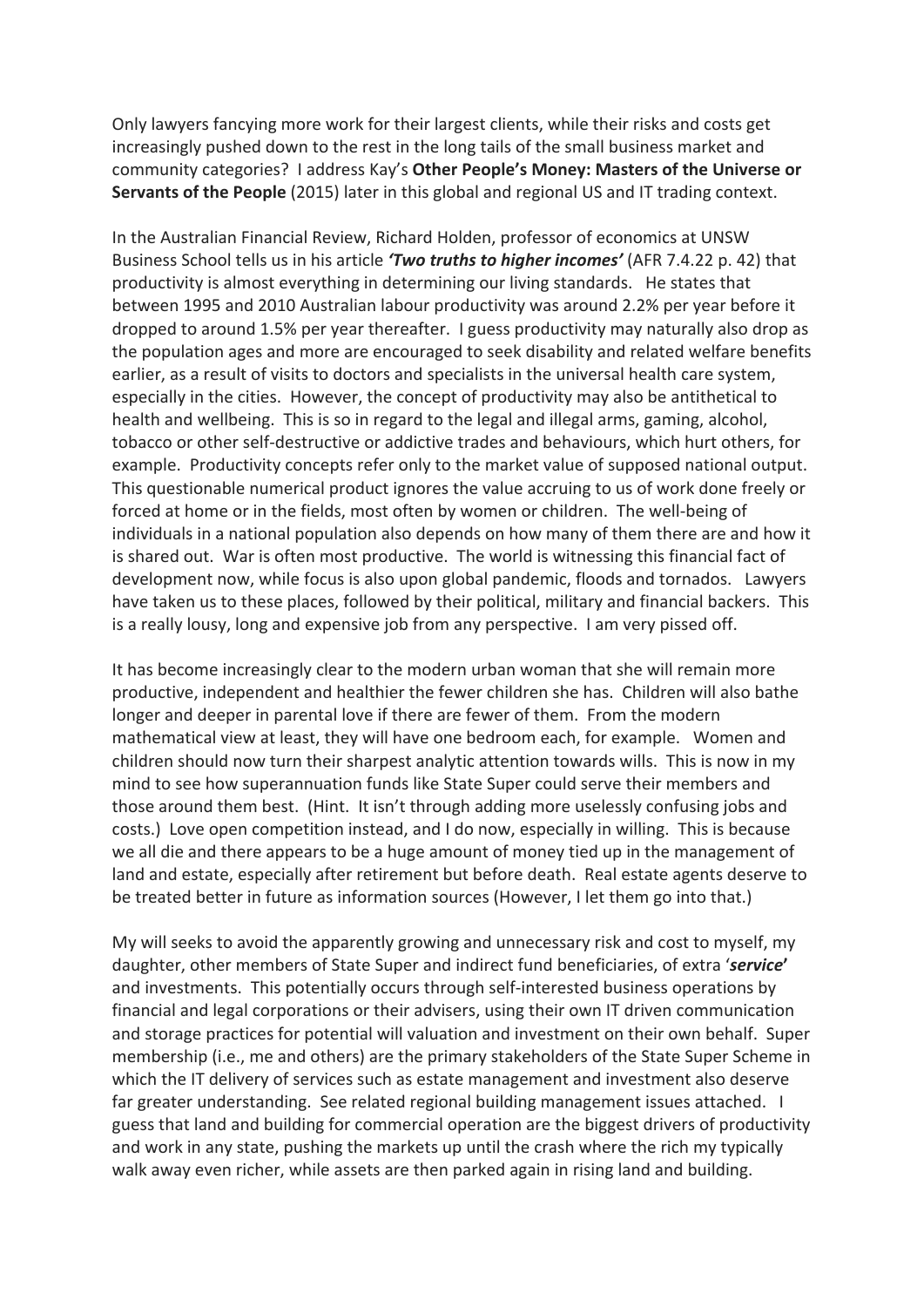The idea markets clear to the equal satisfaction of parties in trade seems wrong, especially over time, because regional and generational inequality have been increasing since the 1980s. Since the global financial crisis of 2008, the year when the iphone was introduced as the supposedly great equalising innovation, social and financial inequality between and within regions and generations has increased. Economics professor, Richard Holden's idea that productivity is driven by institutional research and education, rather than by money and its related professional and family attractions alone, seems highly questionable. There are too many lawyers and financial advisers leading people like themselves to clip the project ticket early on the way through. They won't question each other making money.

Independent and government inquiries ask for free information contributions to topics of public interest from stakeholders through daily newspaper, free-to-air TV and internet sites. It's a pity that academic and related specialists are given no financial or career incentives to contribute. A lot of old men could be sacked and work free as they've got plenty of money.

In regard to the larger regional fund management view, I first note the article '**Future Fund on road to perpetuity** (AFR 1.1.2022 p. 40). Former Australian Treasurer, Peter Costello, has apparently been Chairman of the Future Fund since it was established in 2006 to address the defined benefit unfunded superannuation liabilities of Commonwealth public servants and military personnel. One assumes State Super, which mainly covers state public servants, faces similar membership and fund instability issues. Such retirement-based investment funds, their funding security buffers, and their long tail liabilities, may most logically now relate largely to health and the treatment of land, housing and other commercial building. This was the Kevin Rudd direction of government, focusing on good and expanded free-to-air TV coverage across the nation, computers for school kids, and the universal medical record which followed a person's treatment throughout life, instead of their history being cut to pieces by repeating specialists, one after the other. State Super membership are also affected by increasing natural disasters, land and building neglect and globally wilder financial cycles. This may often occur through increasing neglect associated with the comparative poverty, disability and death of those inside the houses. Bye-bye!

Old building management and maintenance, however, usually get far less attention than big new building. The superannuation and Future fund management emphasis, on *stability of funding and operation*, appears naturally greater than in normal markets. Typically, global markets encourage increases in all risk-taking behaviour everywhere, through iphone and internet contact, relying on fantasy rather than fact for commercial gain. The power of IT markets may typically encourage increases in all investment in global, rather than local and regional groups. **Competition may be judged in either light**, according to its legislation. In this context, locally open plain language and attempts at honesty appear again as radical acts against those who conceive their interests being in silence, secrecy or manipulative and expensive professional confusion, rather than broader and cheaper regional consideration.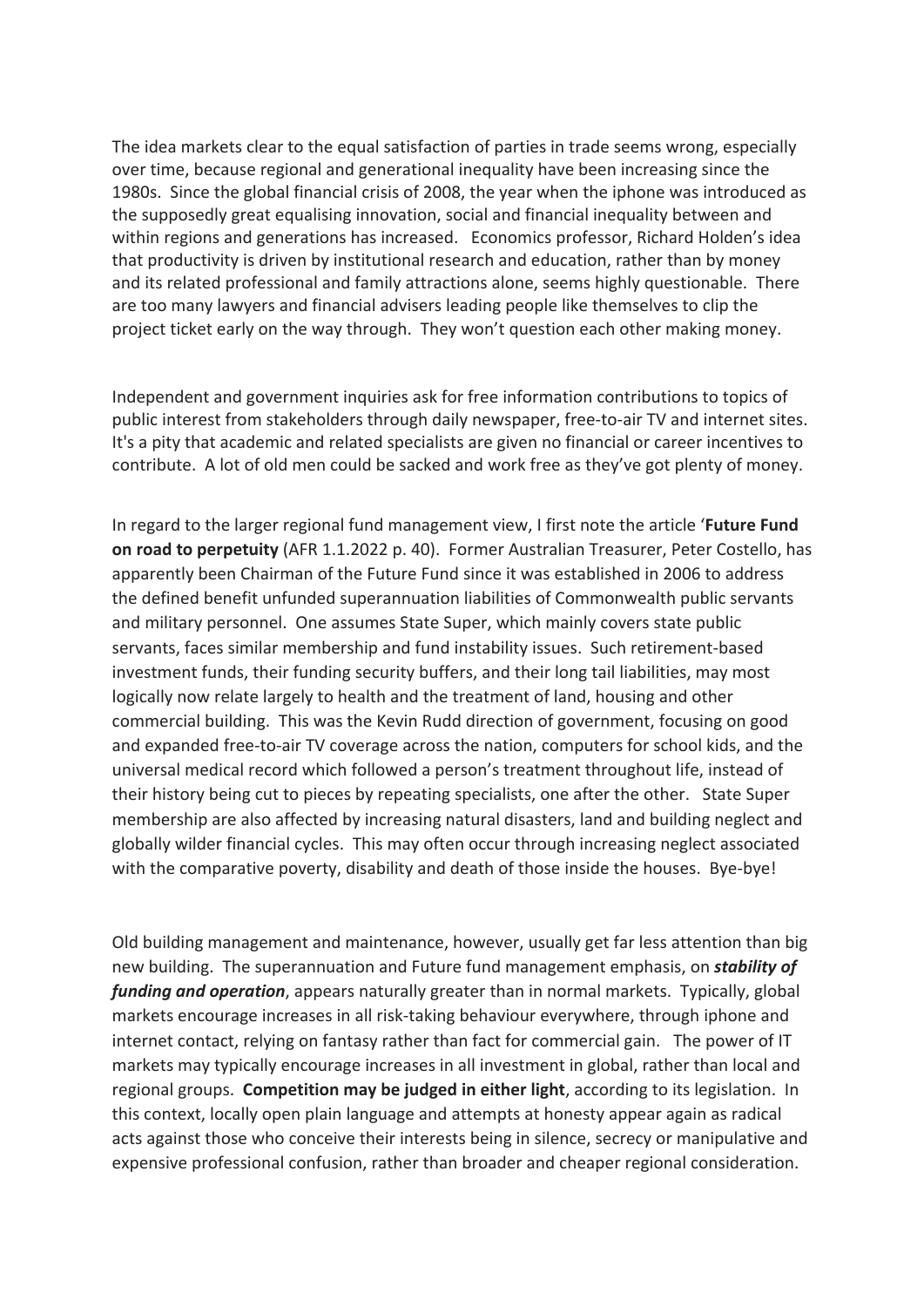The World Health Organization (WHO) has led me. Various medical or other community interests may rule, professionally or not. Money isn't everything but it's almost everything?

I write after reading John Kay's book **Other People's Money: Masters of the Universe or Servants of the People** (2015). He is professor at the London School of Economics; fellow of St John's College, Oxford; former Chair of the UK Government review of Equity Markets in 2012 and director of many public companies. Kay's book mainly addresses the global rise of the financial trading culture since the 1980s which has enhanced the bias to finance generating action that reduces ethical standards and increases the costs of financial intermediation as well as the costs of general population and financial instability.

Later in this light, I investigate key death and willing requirements, starting naturally with those related to the NSW Enduring Guardian appointment for end-of-life decisions in health care. Then I examine will requirements in free and clear information provided by Aware Super and State Super, plus related information in will kits and will forms. I also address institutionally based on-line storage expectations. I wonder if greater loss and fraud are now more rapidly accruing to personal estates through encouragement of secret wills and investments which bring more complexity and related delay, fraud, dispute, disharmony and cost to personal and national population estates. My will is open, simple and cheap. There appears to me to be great advantage to State Super in improving their approach to willing by encouraging do-it-yourself wills with simpler, cheaper, more direct, expectations.

In the attached discussion of global and regional banking and housing, however, I refer first again to comments of the Future Fund chair and former Australian treasurer, Peter Costello. He joins others in seeking an inquiry into the Reserve Bank of Australia (RBA), according to the article **Reserve Bank judgment hurt credibility: Costello** in the Sydney Morning Herald (SMH 2.2.22 p. 5). In his recent article **'Payment rules fit for digital age'** in the Australian Financial Review (AFR30.8.21, p. 42), the Treasurer, Josh Frydenberg, stated: '*Ultimately, if we do nothing to reform the current framework, it will be Silicon Valley alone that determines the future of our payments system, a critical piece of our economic infrastructure'*. In the attached and related group housing and banking inquiry, I address Macquarie Bank and its DEFT payment systems for collecting quarterly maintenance and capital works monies for managing buildings under strata law. As I also wrote about the latest SMATA filing system the strata manager has offered us:

'*Other owners or those also on the strata committee may want to use the SMATA document and related management system you recommend because they find it helpful, but definitely count me out. I hate passwords for a start and see no reason to use them if I can possibly avoid it. On the other hand, as a former NSW public servant and academic, I have strongly appreciated the breadth and power of Microsoft Office email communication and my related internet evidence gathering through research and related document storage from the strata manager and strata committee meetings, or elsewhere*.' The plethora of newer IT driven communication, filing, money collection and payment types appear often to cost more time and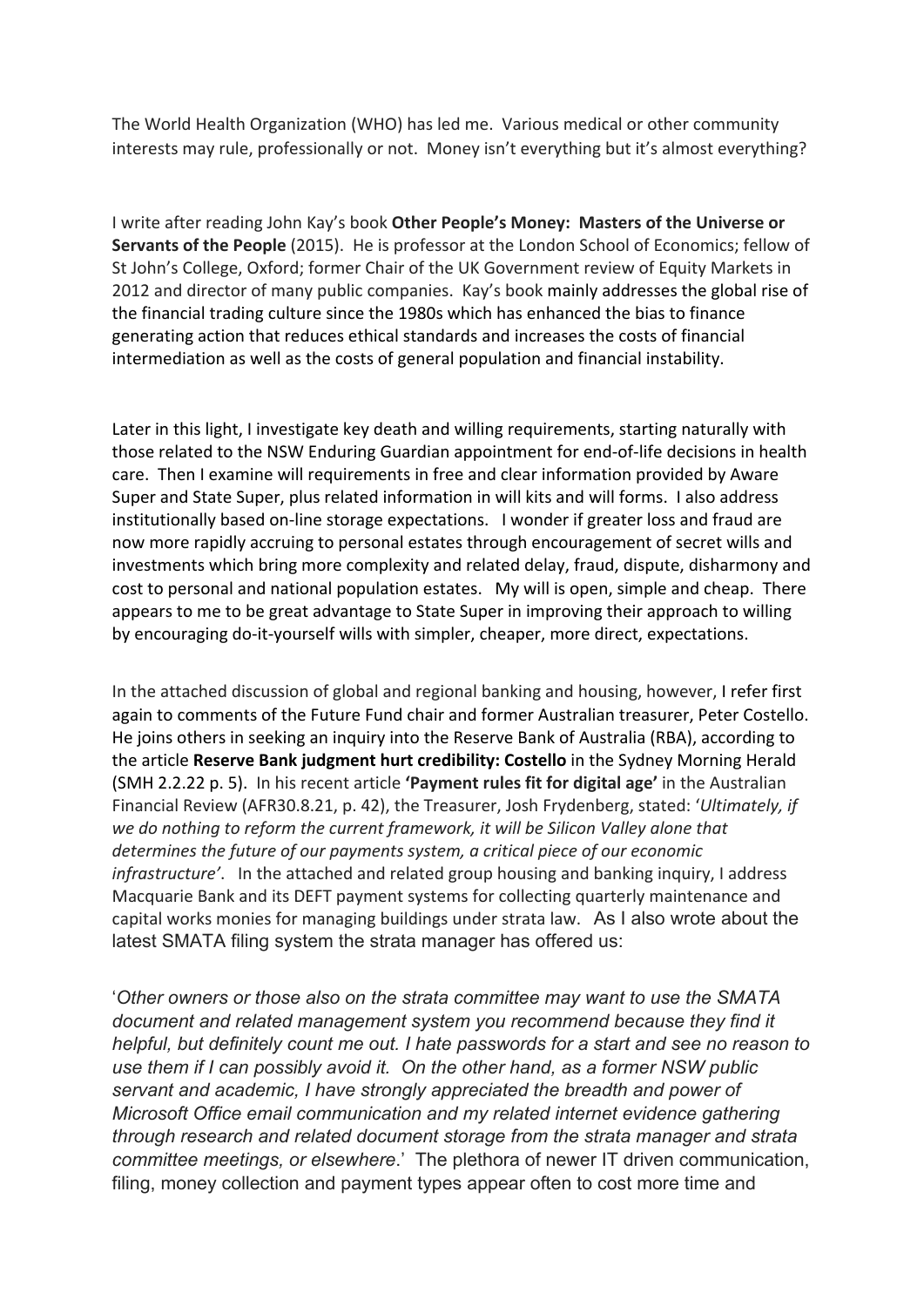money to less broad and reliable effect. Better and more direct management structures have apparently been thought through too late. The first Australian move appears to be by those who seek most to offload risk to those at the end of the iphone line and make money.

In 2018, former NSW Liberal Premier, Nick Greiner, lamented the poor effects on productivity and good administration of 'over-regulation', in the **Independent Review of the NSW Regulatory Policy Framework**. In 2018, ten years after the global financial crisis, the **Banking Royal Commission** also began to uncover evidence of shocking misconduct, fraud and even crime within banking, superannuation and the financial services industry. Adele Ferguson, senior business writer and columnist for leading newspapers and free to air TV presenters like '*Four Corners'*, helped spark the inquiry with her investigative stories. Commissioner Hayne took some of the country's biggest institutions to task, including the Commonwealth Bank, National Australia Bank, ANZ, AMP, TAL and Suncorp, for an array of crimes in many particular cases. He left it up to the regulators to decide whether to take action. Where is Macquarie Bank in this now, I ask? Tell a pig ignorant old single grandma.

**'Other People's Money'** points out that successive waves of innovation in transport have brought us railways, cars and planes which transformed the lives of ordinary people. Nobody could say the same, however, of forward exchange rates, credit default swaps or collateralised debt obligations. The risks generated by the financial system, which is also a political system, appear increasingly sloughed off to Main Street and end users as costs for us to bear. As Kay points out, the scale of financial market activity today would be impossible without the expectation, proven by the global financial crisis which began in US housing in 2008, that both the liquidity and solvency of banks are underpinned by government. As we often regard our own family housing as our most important asset, what does this mean for us in Australia in regard to acquisition and deployment of key national or state taxation, superannuation and related organizational or individual fund structures and deployment? I dunno but I slap myself for not considering wills earlier. These stinking professional arseholes have been doing a dance about funerals since forever, but not wills. Women should try to get them to focus. (Failing that, take them for a prostate check-up.)

Kay observes that the modern investment bank retreated from search, (the creation and discovery of new investment opportunities), into trading with other people's money to benefit its senior employees. His analysis appears consistent with the rising regional, generational and organizational inequality internationally. This is occurring to greater or lesser extents, depending on the regional case. I want an inquiry into the related performance of the Macquarie Bank and DEFT administrative systems because many real estate agents appear increasingly to use both. Is this a good idea for us and them? One assumes if a state is going to be well involved it will be planning and providing dwellings. One wonders how this may be done better by looking at wills. We will the land and housing. The centre of the family business has been lost increasingly by many, including stupid me.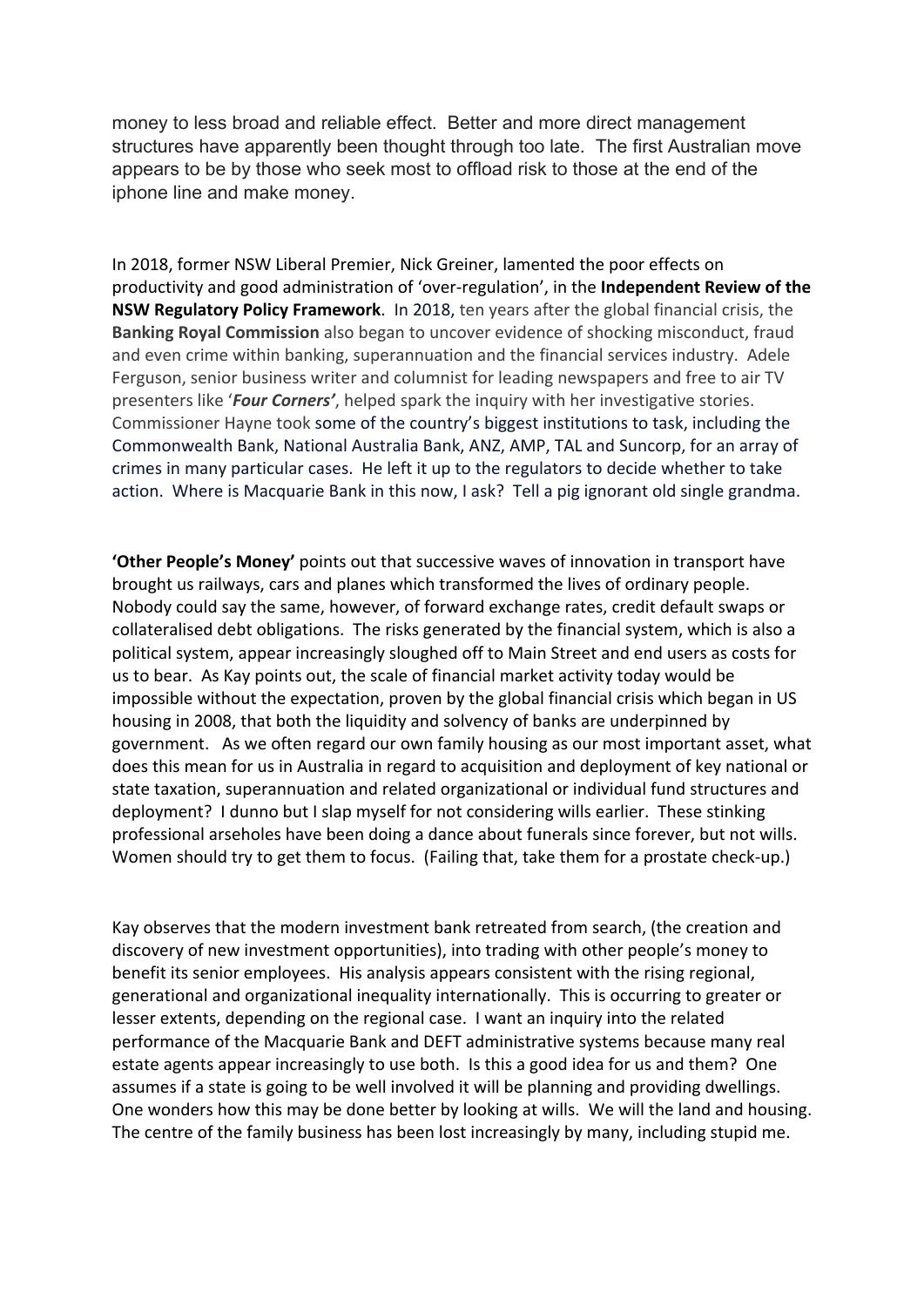The dominant scientific and professional gaze discusses the life cycle, as if we all came back again. Each one of us dies, however, and women have generationally borne the brunt of the paid or unpaid work of caring for people disabled for years before death. The lives of Australians today appear increasingly extended in law, against the will of some who choose suicide instead. For example, according to data from the Australian Institute of Health and Wellbeing, 2384 men committed suicide in 2020, compared with 755 women. More than half of all deaths by suicide (52%) in 2020 occurred in people aged 30–59 (1,637 deaths) compared with 24% for those aged 15–29, and 23% for those aged 60 and over. In 2020, the highest suicide rate for males occurred in those aged 85 and over. I would be too frightened to try suicide in old age and bear the pain of a failed outcome. This occurred for two old men in my family circle. As a woman I deeply resent that pernicious political and professional control keeps me from determining my timing of death with my daughter.

Self-determination has long been the ultimate women and children's personal goal in love, work, marriage and reproduction. This choice is as sacred to wellbeing as freedom of choice is to markets. Until women face the facts of death and transfer of estates, starting with their own, they may not be in a position to do other than reproduce the silences, self-denial, lies and self-destruction which often seem to be part and parcel of male cultures. Men often appear closed or adversarial for no good reason. These cultures are led and encouraged by more lawyers in court, as well as reflected in party and professional associations operating in secret to benefit themselves and their top supporters, rather than those outside the club.

My local federal member, Tanya Plibersek, has emailed about the **National Strategy to Achieve Gender Equality** that a Labor government will introduce. It will *guide whole of government actions to achieve gender equality*. Surely women want greater health and wellbeing for all rather than equality with men? Many professional men appear encouraged to be silent liars to seek their own advantage, whether they know it, or not, in systems historically structured to be ignorantly closed and adversarial until court. The Statement claims: '*to put a gender lens on policy, Labor will introduce gender impact assessments on relevant cabinet submissions and new policy proposals identified by the Office for Women to assess how policies will impact on women and gender equality objectives.'* Labor will *deliver 'an annual Women's Budget Statement to assess the impact new budget measures have on women and examine how the allocation of public resources effects gender equality'*.

None of this new federal bureaucracy outlined above can halt professional 'business as usual' approaches to everything. These are rapidly generating increased inequality globally and locally. This is often through global trade and construction interests leading land, housing management and mortgage market prices up until the next financial crash, when those weakest may have unrecoverable losses, especially in small business communities. Women should question the limited concept of *'productivity'* by discussing good regional development incentives and what makes them good rather than bad for regional and global populations. The main advantage many women have in supposedly democratic societies is in being allowed to try to reveal the truth about matters through broader, better and more honest communication. This is far from just counting paid positions for women in budgets. Australians probably have better opportunities for healthier change through growing relations with Asian authorities openly concerned about the effects of gaming, money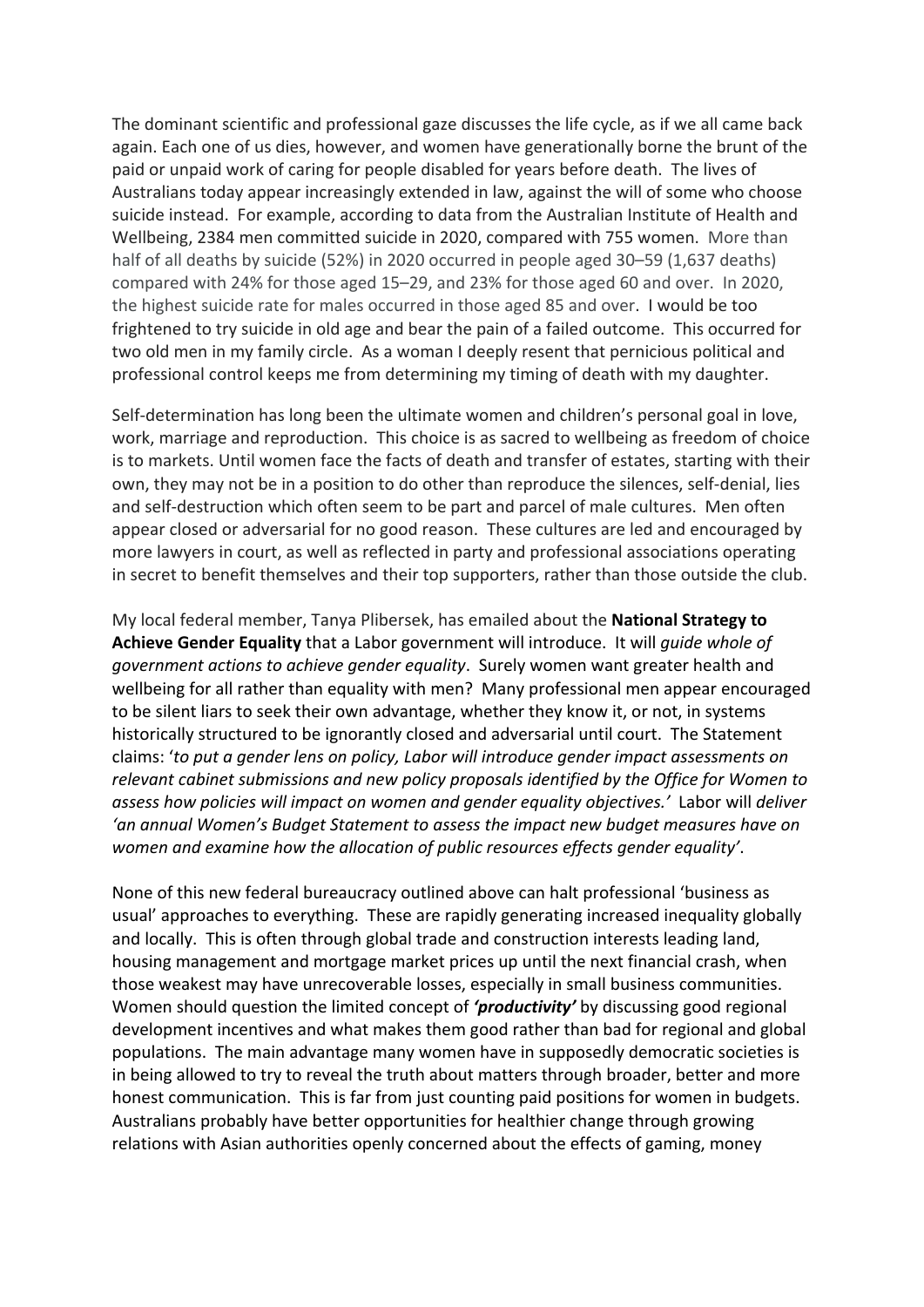laundering and corruption on property and related financial relations, legal or not. Nobody likes spending their life trying to help develop a revolution and then seeing it turned back?

Political parties and their biggest backers can't bear to face the reality that they can't often affect much through yearly budgets, let alone before the next election. There are too many long-term interests operating on any ground already so that directional change is hard or impossible. Like lawyers, they are led through credentials of education and association. Change involves addressing opponents in state or local government and many existing powerful communities with powerful interests, especially in land and housing management and transfer. Many people work in real estate but construction standards rule a lot of state roosts. Women do everybody a disservice by ignoring deaths, especially when they are so bound up in death matters through work, whether it is paid or not. Are we expecting them to hang onto us for as long as possible, while being paid for it, regardless of our personal will to die? I guess land and housing investment serves far more broadly hidden motives and drivers than purely religious or charitable associations. Both may have huge and hidden estates and/or costs. Women and children should openly focus on wills, death and after.

All Australians need accommodation throughout life. There is often a lot of it hanging around relatively empty, including when we die. Through the process of some of us making our wills open, let us set up wider regional relations in the open whenever called for, to save everybody the cost of ongoing ignorant delusion, anxiety, pain, time and money spent with lawyers and courts. See some related issues addressed with the **Royal Commission into Defence and Veteran Suicide** and the **Royal Commission into the Abuse, Neglect and Exploitation of People with Disability** at www.Carolodonnell.com.au under the Heritage Way side-bar. Among many concerns is that the review of housing for people with disability is too narrowly and unhelpfully defined in being confined to *disability services*. People with disability commonly live outside disability service housing and their disability may be greater as a result of their situation, wherever and whatever it is. Regional investment models should thrive by producing greater regional stability through free and open giving of information to increase the reliability and reduce the cost of all choices made. The Rudd Government support for the creation of a personal health care record from birth to death, to reduce the multiple thrusting and professionally closed markets for health treatments was necessary to prevent a lot more poor and ignorant treatment and cost. Wills and deaths appear naturally related for more direct and effective health and cost measures.

The **Glebe Grapevine** campaign for more social housing is addressed in a related context to support 'Emily's' concern about empty homes. These are not just on the Glebe Estate but all over the city. She calls on people to email information about vacant housing near to them so the whereabouts of potential housing can be known. Jamie Parker, our Greens state MP for Balmain writes the Greens are the only party who do not take donations from the big banks, big developers and property tycoons. As Gough Whitlam famously said, *'Only the impotent are pure'*. You don't have to be corrupt to take money from somebody offering it, as every child of a big bank manager, and big developer or a property tycoon clearly knows. To open one's mouth or write openly and honestly to make one's apparent position and context clearer, inviting open correction, is a radical act, particularly for those on top of a mountain or molehill of cash, knowledge or power. Real estate agents appear vital contacts for operating housing well. I guess the Greens prefer lawyers as usual but this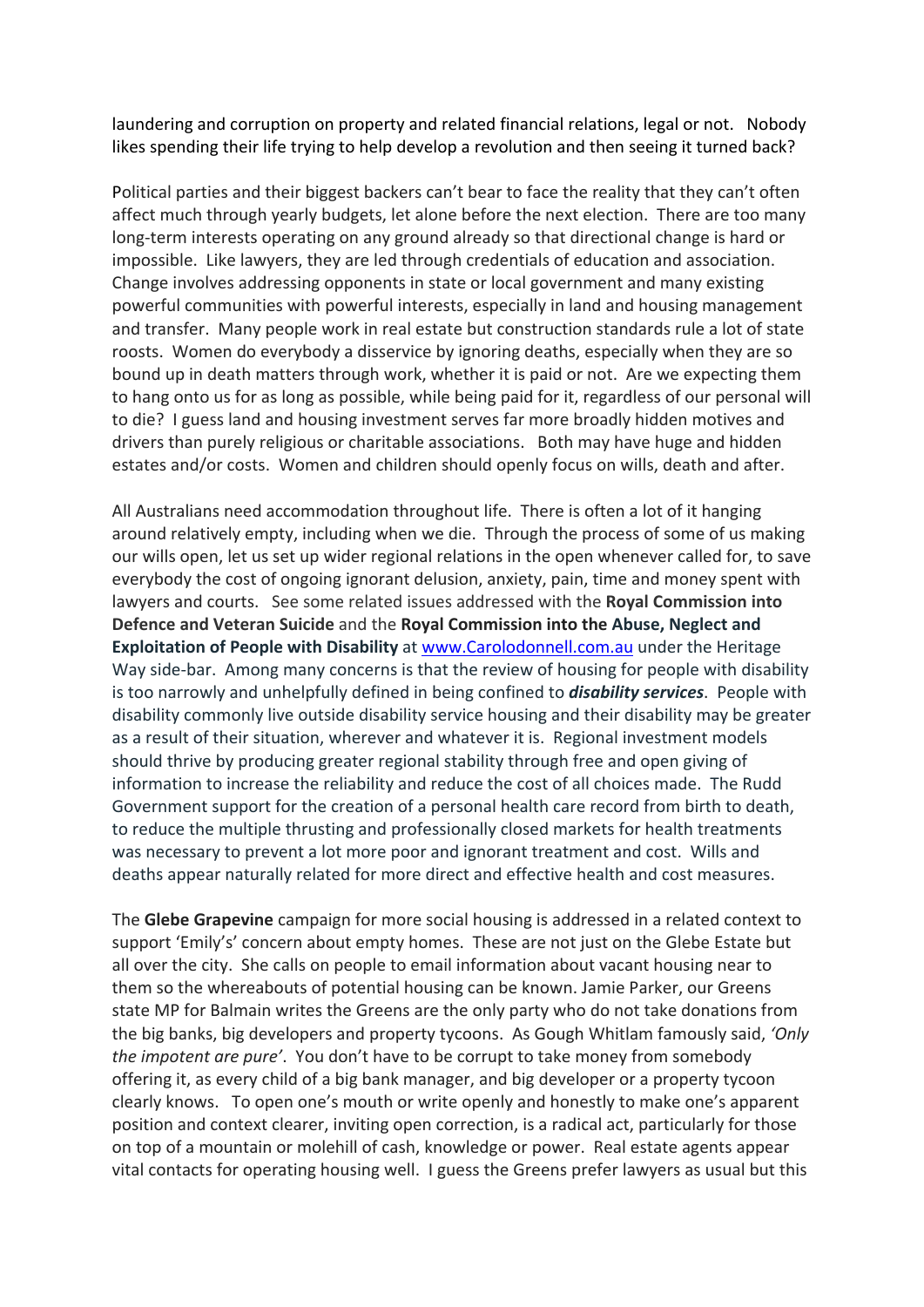indirect and ignorant approach to any renovation is very expensive as so much of the funds may be spent before any proposed project properly gets off the ground or collapses.

Like many Australian savers, I have never had any personal investment outside bank saving, except for buying and selling land and housing for a variety of personal risk management reasons. I took out housing loans and profited from the housing sale later. My main motive for this was change in personal relationships and financial gain was incidental. I just wanted my life to be stable, probably like Chloe Shorten and her friends. I too hate the constant US market pressure on kids, rocket-fuelled by iphone influencers, gaming of all kinds, and/or legal or illegal drug sales. I most fear the fact that children appear constantly encouraged, from the youngest ages, through their devices brought to school, to become needy victims or predators and exploiters of all kinds. Chinese authorities worry about addiction, gambling and corruption and I do too. The market is agnostic on moral matters and so is the concept of productivity which rules the economic roost. People are judged to get what they want through trade. The wellbeing of the top of the market appears to be driving more inequality and self-destruction as women join men in expecting dependence in disability.

It seems increasing loss may occur to small businesses with self-managed superannuation funds, through the predatory advances of financial advisers and lawyers, working with aged care and health care professionals or not, to make money while doing research. State Super funds might lead more stable and better land and housing management by encouraging more open direction in willing to serve future understanding. Politicians' declarations of business and investment interests to parliament are not helpful enough for the public interest in this to be well served. Open up about personal wills. Open relations allow more knowledgeable and honest competition that is better designed for all Australians. I investigate my will design and related risk and fund management issues arising below and attached. This is a new era for Australia as superannuation fund requirements cover a larger proportion of the Australian population in paid work than ever before. This opens vast new market opportunities for exploitation of those weakest by those who supposedly look after the health care and financial affairs of community members, rather than their own or those of their most lucrative clients. Only lawyers want to know about death? Ask Paul Keating whether he has a will; what is in it and why. This is a golden opportunity.

Later discussion of my will is based on original emails I sent as feedback to **Aware Super Education Support Team, State Super, and Others** about **seminar overheads**, **some do-ityourself will kit** with **will forms** Evaluations of anything should be more than tick a box, as if all are clearly reasoned and equal. I guess markets don't want to evaluate the meaning or quality of individual responses - just their numbers as usual. Fortunately, the Aware Super Education Support Team superficially seems different, so I guess State Super might as well. If Liberal and Labour, National, Green or any other political parties or independent election candidates expect to represent the interests of their constituencies, rather than their top supporters, their policies and development processes must merge through more openly informed communication between the lot. More teachers, health workers and other relatively simple but literate people should help by making more open wills. I assume you will know more about your own affairs than professionals will for a start. I bet I do.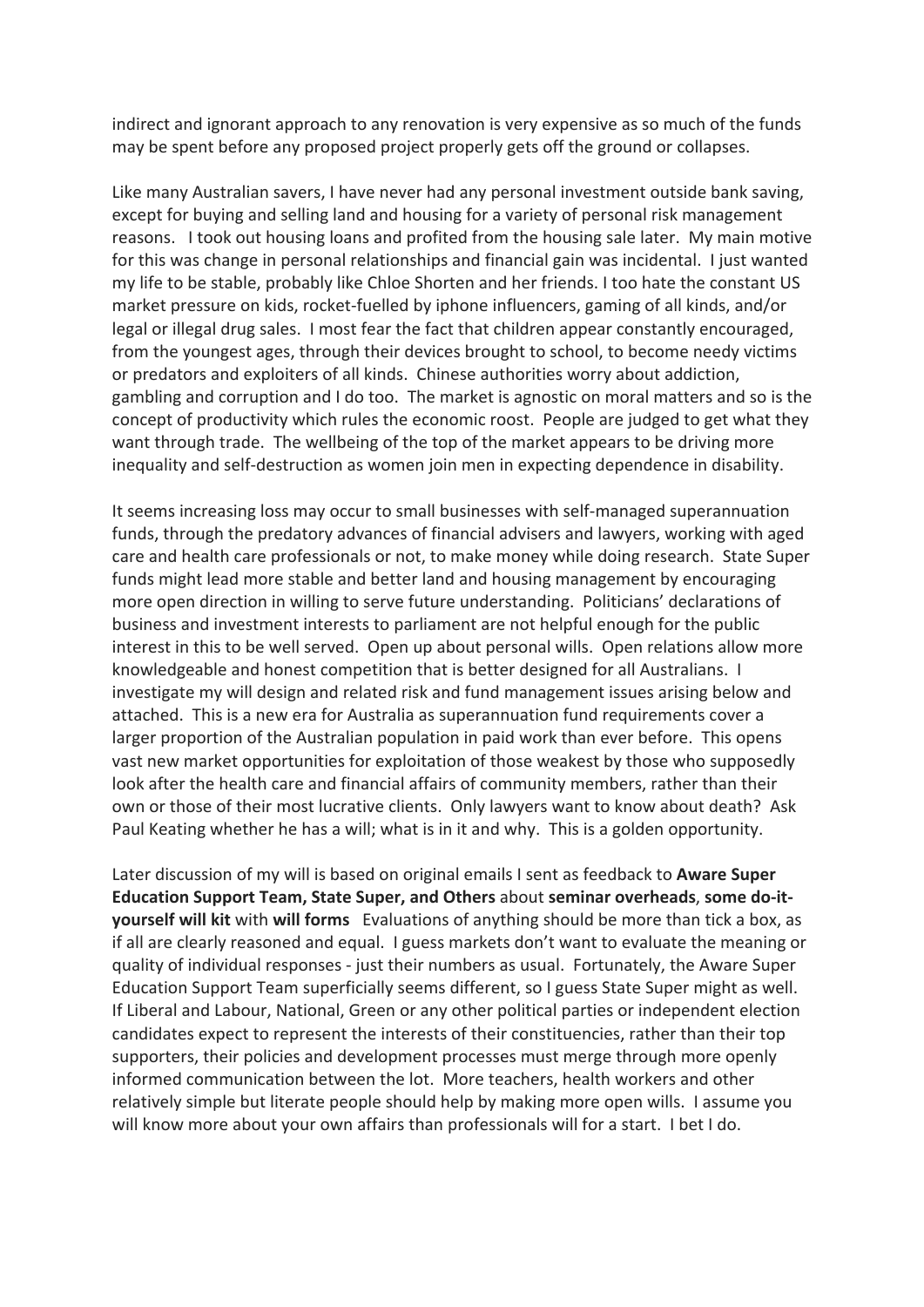**Aware Super Education Support Team could help members and other Australians by designing a will form and giving information so those with simple wills can easily write and store their own, rather than seeing them handled slowly, poorly and expensively by unknown others with vested interests, calling themselves experts in our matters.** As a woman most concerned about male violence against others and its methods of operation, I have seldom seen secrecy and silence as protection for victims or anybody else. Openness appears best for the weak in any societies which have effectively progressed beyond male dominated and closed tribal brotherhood operations, with or without lawyers. My will makes my **sole offspring** into my **sole beneficiary;** the **enduring guardian** of my future care; my will **executor** and my **trustee with power of attorney. Is this alright? If not, why not?**

I currently seek **two witnesses to my signature on a written will form**, and not any second executor should my daughter pre-decease me. In that event, I will reassess my life and her family obligations, especially to her son who is only eight years old. I wonder if State Super representatives would witness my will and why they would charge to have this done if I gave them a free copy to keep. The potential alternative operations don't seem very good to me.

#### **PART 2: TRACING MY WILL'S PROGRESS:**

#### **NSW GUIDE TO ADVANCE CARE PLANS BY CHOICE OF A HEALTH GUARDIAN AND TRUSTEE**

I am grateful to the Sydney Morning Herald which, in 2017, first drew my attention to the organization **Dying with Dignity (DWD).** I was a member for two years. DWD gave me a lot of information about assisted dying and the appointment of an **Enduring Guardian and Trustee** which led later to letters to State Super about my will. It was also constructed in the light of **Aware Super Estate Planning services**, to address wills. **I want to know what it will cost to finalise my will, to compare a few quotes and where they live, to choose one as a witness to the signing of the will, along with another suitable witness.** Let's show the Australian Competition and Consumer Commission what getting competitive really looks like, for example**. Why couldn't I write a sensible will according to State Super will form specifications and then copies can be freely stored on both sides of the transaction?** Nothing beats email for fast and effective knowledge trade and recording, in my experience.

I resigned from **Dying with Dignity** when Covid began in 2020, as I entirely lost patience with polite society to an unhelpful and irrational extent. Julia Baird, the esteemed ABC TV presenter and journalist, who wrote a great book about Queen Victoria's private opinions, is much more circumspect, as I would expect, when writing about her own mother who died recently, according to an article entitled '**Choose a name, but don't lose yourself'** (SMH 19.3.22, p.32). As usual, I have no idea why she describes her mother as strong. However, I can only agree with Julia, who is the daughter and sibling of top NSW Liberal Party financial and legal luminaries, that it would be fun if we could think of more inventive ways of honouring our parents, our children and our partnerships, without losing our identities along the way. Julia could try harder than usual by writing about her mother's will for a start. I guess that like her mother she has always been too much of *'*a force field of grace'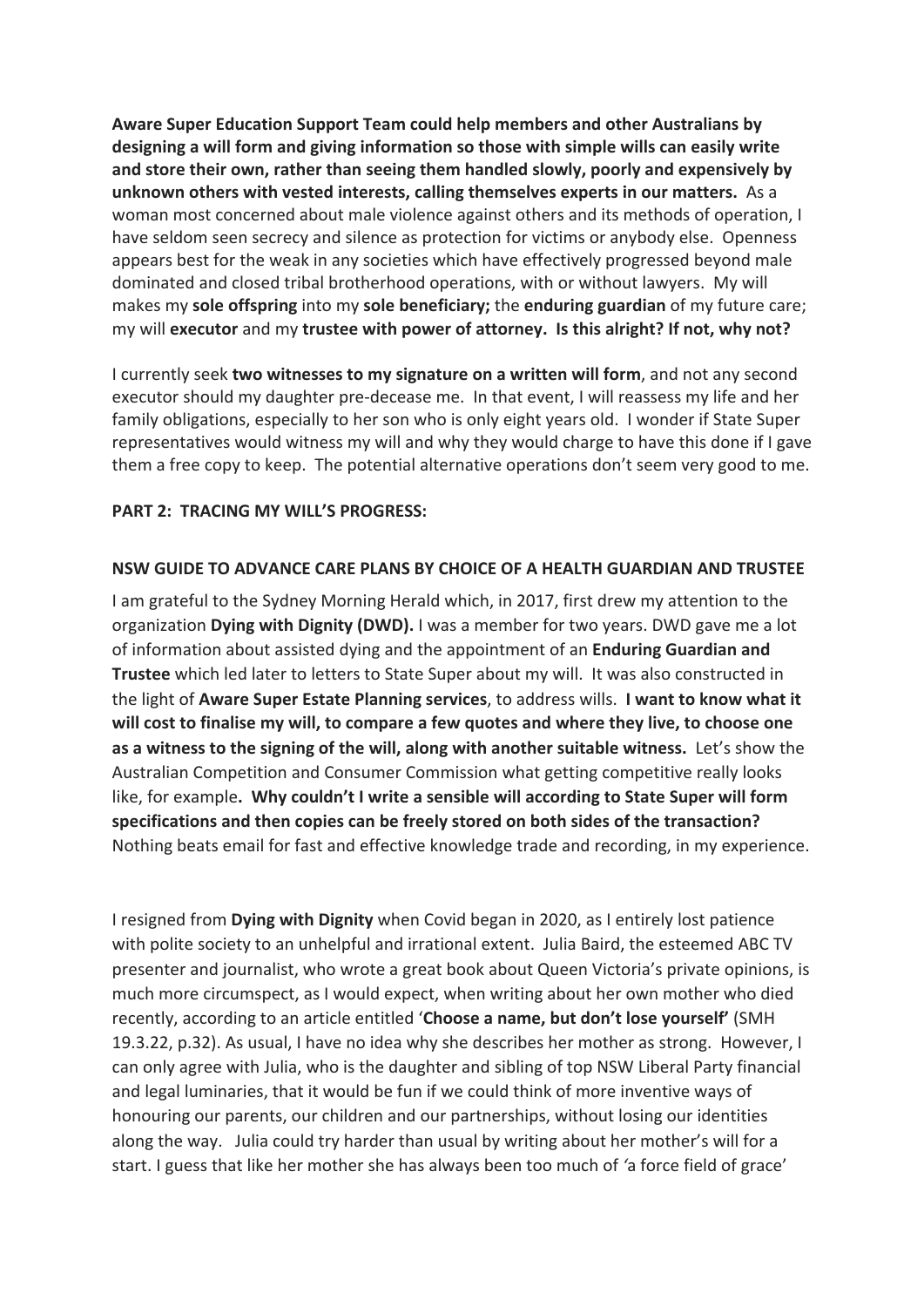for that. (God know what that is, but I guess it's always good enough for her brother. I could never expect him to write about anything private so I naturally pick on her.)

I recommend the open approach taken below with **State Super and Aware Estate Planning Services**. I also noted in the attached discussion on culture wars, that in tribute to her life and first play, **Killing Kate,** the Ensemble Theatre had launched the **Tracey Trinder Playwright's Award**. That seems like a great idea for more women to follow and I bet there is more money and lawyers living together on the Sydney North Shore than in most places. I promote the open general will, particularly to women and children.

In making my will I referred first, however, to the **NSW Government** pamphlet **Have you planned ahead?** It states that this is easier than you think and mandates the following steps:

**Appoint Enduring Guardian:** Apparently, this is the person I want to make health and lifestyle decisions for me. It is my only child because she has always known me and cared about me longest and best.

**Discuss Advance Care Planning: I do with my only child, who is 45 and a mother herself.** None of the others have stuck around except my dentist, who has sadly now retired. I am inconsolably bereft because it was the longest relationship with a man I ever had and I am terrified of getting out there again. It's an expensively multiplying professional jungle out there which is particularly dangerous for old female clients, in my opinion. Don't let liars tell you it is easier than you think to find somebody you trust, when they are working for their regular money at our expense. I am 75 and my daughter has shown herself to know and love me more dutifully than anybody else. This is a fact of our lives and so is death.

**Make a Power of Attorney** The attorney is apparently the person or trustee organization I want to make legal and financial decisions for me. That would be my daughter, again. I certainly would **NOT** want any of the normal uncaring financial sharks out there making decisions about how I should spend from my estate to keep me living longer than I want.

**Prepare a Will:** My will is open and leaves everything to my only offspring, my daughter. As we have known and loved each other consistently for 45 years at the time of writing, there is no other person that I could remotely trust to the same extent. At 75, believe me, I am no spring chicken. It looks to me like it's all downhill from here. At least let me die when I want. Dependence on strings of unknown professional actors terrifies me as I know their narrowly aware and legally self-interested specialist actions, won't meet my will. Whether they are acting alone or together they are acting to protect their own backs and make money. That is the job of commercial in confidence behaviour, so I want open competition.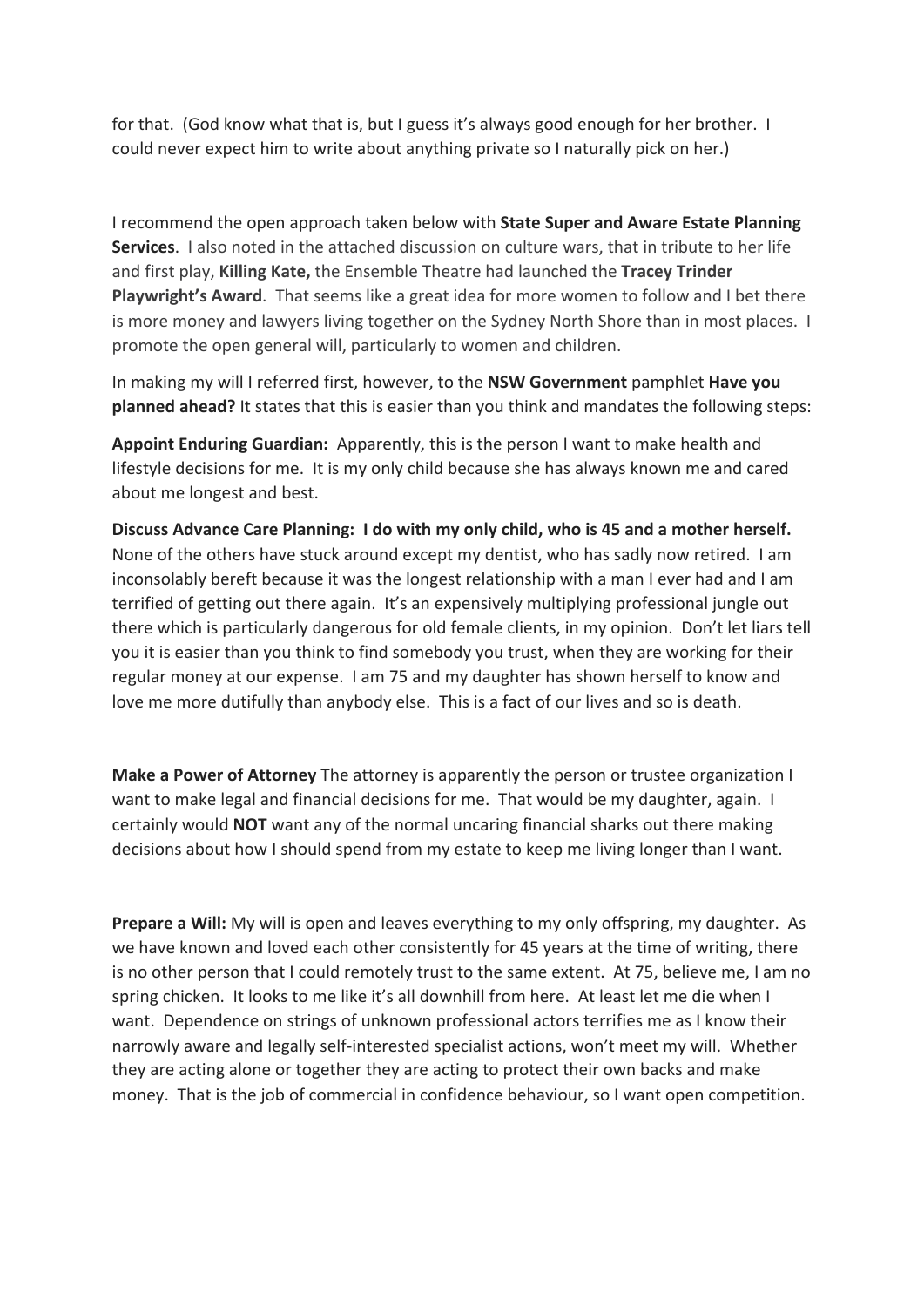P**lease find me a lawyer or other State Super representative who will quote me a competitive price to complete my written will as a witness, according to my State Super direction later below. How much will it cost? As a State Super member, I think this service should be provided free to members who write their own wills according to State Super specifications. That is the most direct and cost-free form of communication for the State Super membership. Why not email me a will form State Super wants used, and I will use the format and email my written will back to you freely? Then both sides in the costless trade will have a free copy of my will and can store it as usual. I wonder if State Super has caught up with the importance of the NSW approach to the Enduring Guardian who is naturally also the Trustee of health and financial concerns. I want my daughter to act as my will Executor as well because that seems the natural order of good estate management according to my wishes. There are many simple women around who write. State Super should use its bulk to help its members out better in making wills, thus getting the competitive edge to encourage other funds seeking to serve their membership better. This is done by cutting cumbersome, unreliable and unnecessary delays, errors and costs of multiple handling by people who have no idea of the specifics of any particular environment**. **To avoid risk to themselves their search is to pass risk to others at the end.**

I address two different do-it-yourself will kits later. **The Prepare-Your-Own Legal Will Pack, has supposedly been legally approved nation-wide, and claims I don't need a solicitor to make a will.** I have never read this elsewhere but hope this is the case as I don't want to die without having made one that appears unable to be questioned by lawyers. I am also aware that if I don't make a will my affairs will again fall in the hands of multiple unknown lawyers who don't know what they are doing because they know nothing about my affairs. That could only be detrimental to my daughter, whom I love and trust, so I would not want to put her through the idiocy of that. (Many old State Super members have simple wills, I guess.)

# **THE DRAFT WILL OF CAROL FRANCES O'DONNELL: GUIDED BY AWARE SUPER ESTATE PLANNING SERVICES WRITTEN SEMINAR INFORMATION ON WILLS**

## **I make my only child, Jessica O'Donnell, the person who will administer my estate and receive my assets after I die. She is my executor and sole beneficiary of my estate.**

(I refer first to **8 things to consider in your will**, as Aware Super outlined them in an overhead, with reference to the overhead **What happens if I don't have one**? The answer is, according to the **Prepare-Your-Own Legal Will Pack**, *'that my estate will be disposed of under the rules of intestacy (this means the law applying to people who die without having made a Will. These rules often do not produce the results that a person would wish (p.3.)*

- **1. I have no dependants.**
- 2. **Nobody except my adult daughter has any claim on my estate.**

I have lived alone since the age of 48 and I am now 75. My only grand-child is 8 years old. I have had no spouse or defacto since the age of 47 and have no other children beside my daughter, who is now 45 and who has lived elsewhere in Sydney since her late teens. My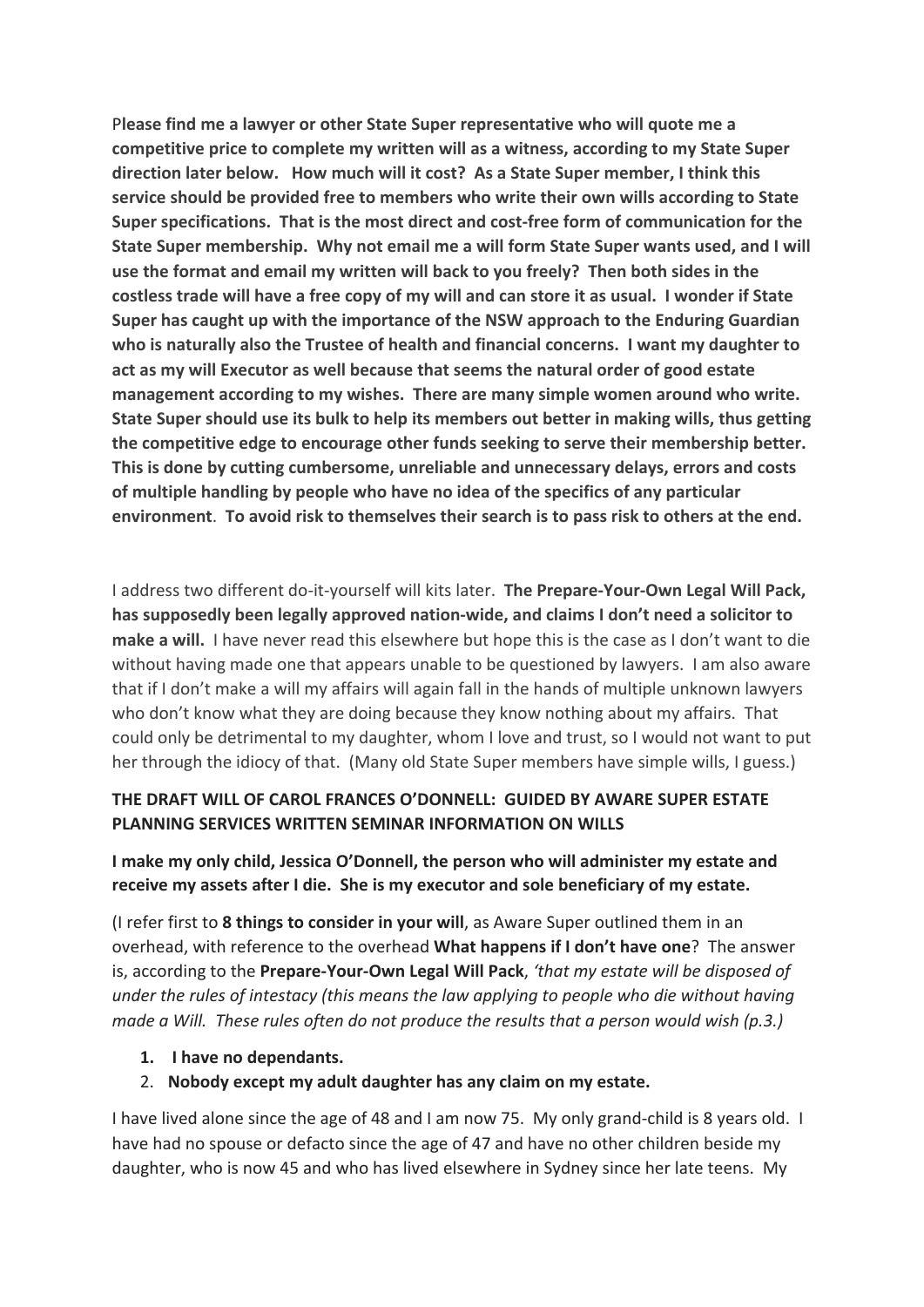parents are both dead and so are my grandparents. Two of my three siblings are dead. I have a 90-year-old sister who has lived in Queensland since she was twenty, whereas I have lived in Glebe since my twenties. We have no claim on each other. I have no known aunts and uncles who are alive.

# 3. **I have no debts to repay to anybody.**

However, my daughter and her partner currently repay a loan on a regular fortnightly basis that I made to them equally in 2012. I can furnish proof of their regular repayments into my NAB account and a copy of the original loan document, which was for their house purchase.

- **4. I pay no tax and State Super payments are my only form of income, aside from the loan repayment regularly made to me by my daughter and her partner.**
- 5. **As an atheist I have no particular funeral wishes**. (I want to die as soon as I become sick of living. I want an assisted death and assume I'm not coming back. I am in favour of anything enjoyable, useful or productive for my daughter or society that can be done with my remains. By all means feed me to fish, for example.)
- 6. **I have made my daughter my sole Enduring Guardian and carry my NSW Trustee and Guardian Card to that effect in my purse at all times.** I will discuss my assisted death wish with anyone who cares to listen. I have filled in an **Advanced Care Plan**, of which my daughter holds a copy. I also have an official letter in recognition of my Advanced Care Planning and assisted death wish from Tracy Greer, Advance Care Planning Clinical Nurse consultant for NSW government Health, Sydney Local Health District (22.11.16).
- 7. **My only sentimental item of note is my website www.Carolodonnell.com.au which is managed by Sabweb.** I am sure Bahram Saba will advise my daughter wisely on how to treat the matter on it when I am dead.

# **8. My major and only assets are:**

- (i) a town-house and contents at St James Court, 10/11 Rosebank St., Glebe which I own under strata title without mortgage;
- (ii) The remainder of the loan I made to my daughter and her partner;
- (iii) The money in my NAB bank account
- (iv) A State Super pension

With reference to the question **What assets does your will cover?** I emphasise the following simple facts:

My townhouse and contents are owned solely by me under strata plan 10775, without any mortgage. State Super income is the only super income I possess. Aside from the housing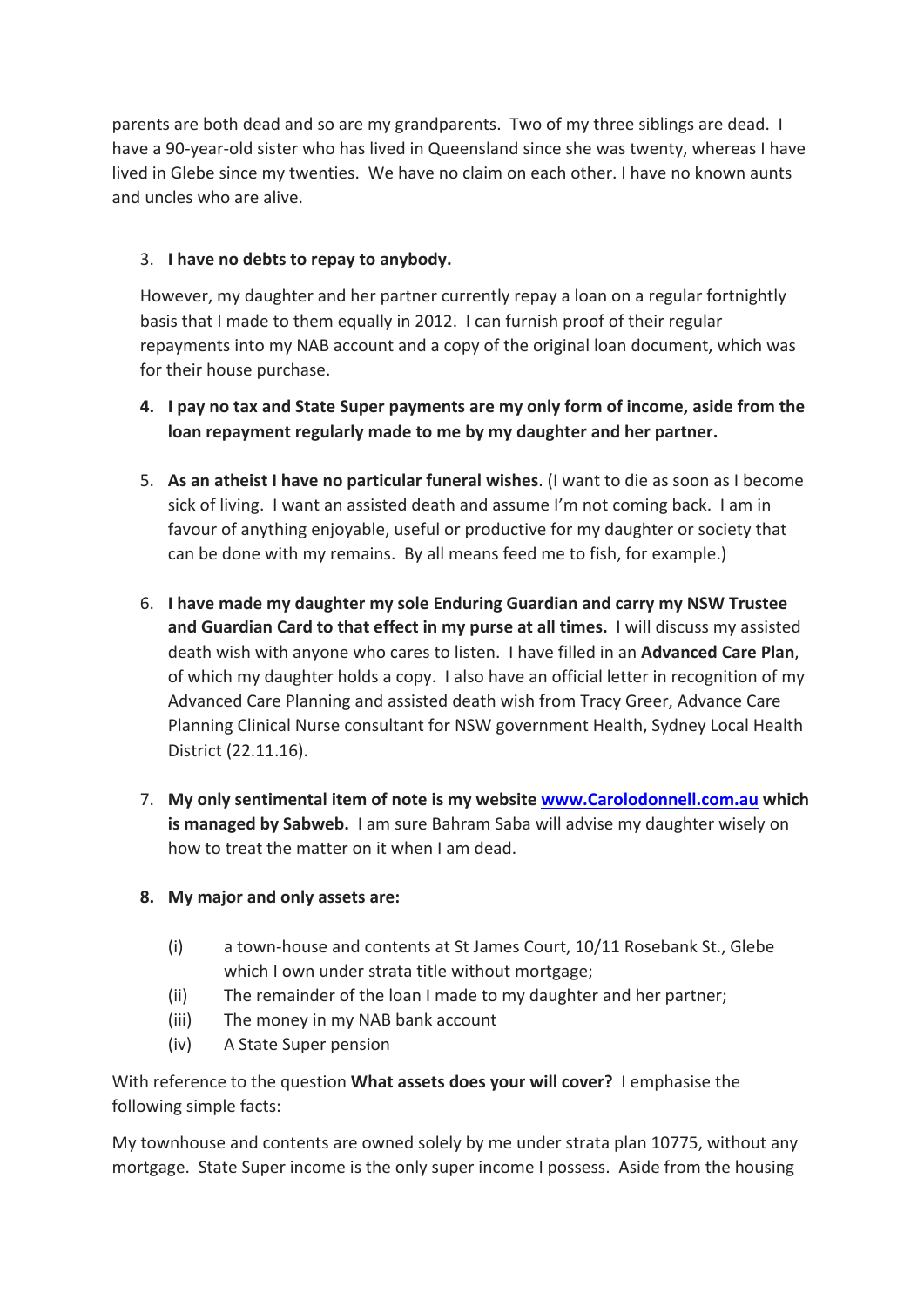loan I made to my daughter and her partner in 2012, after I closed my UniSuper account to do so, I have none of the following:

Joint assets Property – joint tenants; Family trusts, self-managed superannuation funds or life insurance and super nomination non payable to estate. (Trustingly I follow your wording in this response.)

## **NEW SEMINAR OVERHEADS ENTITLED 'ESTATE PLANNING: TIPS AND TRAPS' APPEAR TO BE A PRIMARY SOURCE OF DANGER TO STATE SUPER MEMBERS AND BENEFICIARIES**

Re the overheads entitled *Estate Planning: Tips and Traps***, the overheads themselves appear a primary source of danger.** I refer to the slides below for example.

**Happy Families:** Gina (71); Bella (40), Paul (36) and Graham (41) appear to have little in common other than their vulnerability to bad professional advice to which this slide-show easily leads them. To me they all look comparatively vulnerable to sudden or regular financial loss through poor investments and fees to their estates.

**Testamentary Trust Wills**: A **testamentary trust** (which I guess is recommended) is a 'type of will' and also an investment *'service'* or *'product'*, to the provider, I guess.

**(Should I assume this testamentary trust (will) uses the estimated value of the joint and single estates as the investment capital of their entire estate prior to death of one or both of the partners? Any beneficiary may perhaps be declared vulnerable at will by estate or other lawyers for tax avoidance or related reasons. (Is this correct? I have no idea.)**

**Asset Protection:** This seminar overhead states that a **testamentary trust** can help to provide asset protection and protect the beneficiary's inheritance from creditors and predators. Surely the testamentary trust, through the norms of commercial-in confidence secrecy, may equally enable commercial predators to access and exploit the supposed estate and its beneficiaries before their deaths as well as after. It presumably may also help the wealthy to avoid tax and their liabilities after death. Is this structure like one Bernie Madoff used in the US to rip off unwary clients before the global financial crisis of 2008 revealed him and others like him, for example? **State Super should protect its members from this growing potential, not deliver us and our estates into their unknown hands.** 

Kate McClymont's article, '**Fraudster's scheme bore hallmarks of world's most infamous Ponzi king'** (SMH 13.9.2022) reminds us that Sydneysider Melissa Caddick and Bernie Madoff both used other people's money to fund their own lifestyles, increasingly exploiting supposed friends then fobbing them off when any wanted their original investment capital back, to put it into safer hands or other products, like some nice land and housing. Since 2008, because professionals are typically encouraged to compete in global arenas, with as many product or service influencers as possible to the fore in family friendship or similar interest groups, the potential for scamming and walking away have grown to be legion.

**Income Streaming** This seems less like a will than an investment and tax avoidance opportunity likely to benefit those with more statutory power and information than Gina, Bella, Paul and Graham. (The exchange is very unequal because the statutory power and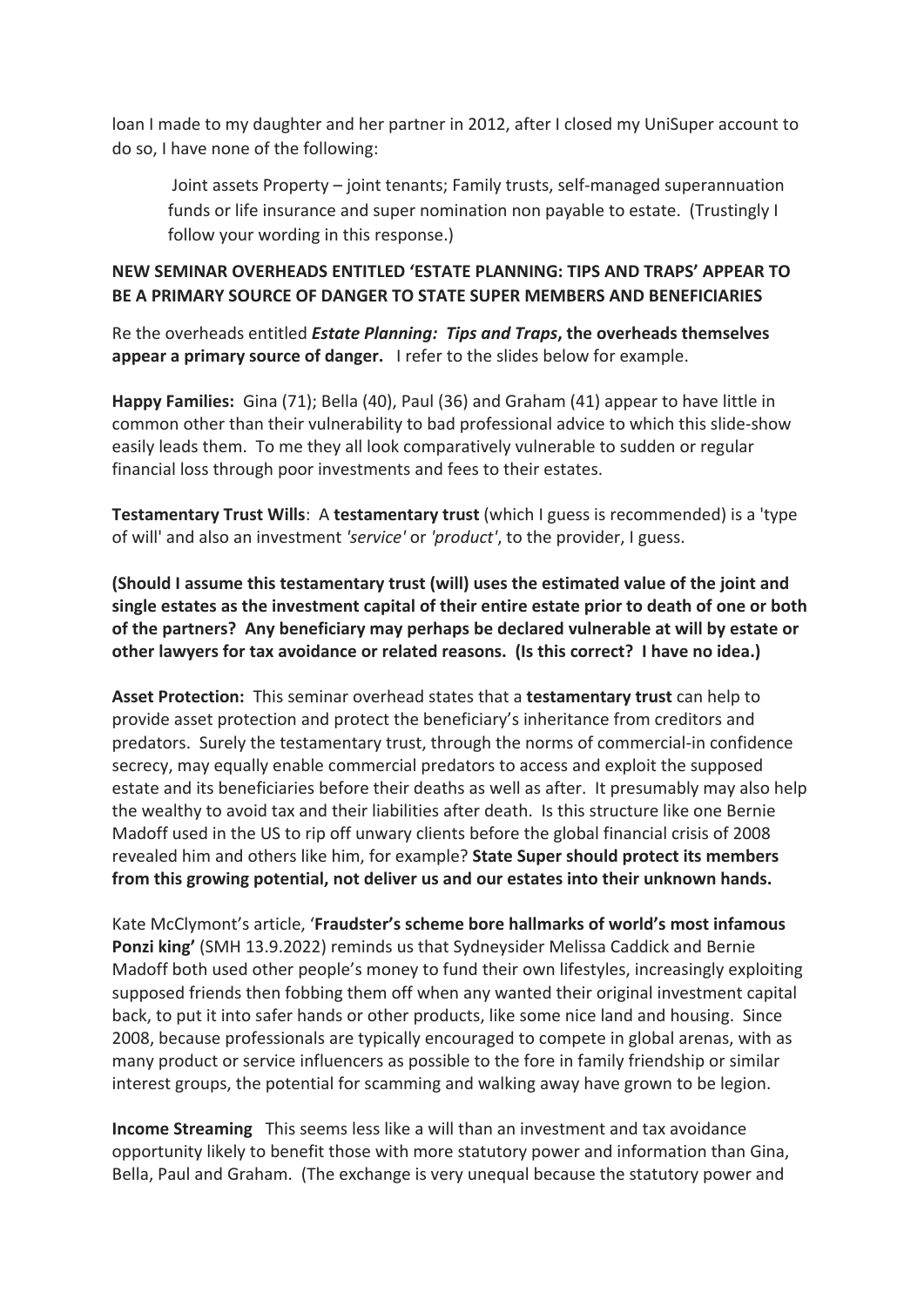knowledge of the parties involved in it are unequal and the self-interest of lawyers and their richer mates in investment processes are typically unknown and/or denied until court.)

**Vulnerable Beneficiaries**: Vulnerable beneficiaries '*are beneficiaries who have some special need or risk factor'*. That appears to be any client potentially waiting to be made richer or fleeced through their estate by more knowledgeable operators in the market. This seems anything but the low-risk estate protection strategy which stupid old people like me and similar idiots should like to be involved in. **However, it seems the strategy promoted in this seminar overhead training is to rely on professional advice in matters they will purposely make more complex in order to benefit themselves and their richest hidden associates.** 

**Blended Families:** This is another slide to encourage the use of lawyers. Especially since '*nofault'* divorce arrived in 1975, blended families is a big new modern can of worms I address attached in the light of the book **Broken: Children, Parents and Family Courts**, by Camilla Nelson and Catharine Lumby. Their argument is that children are now increasingly used as pawns vulnerable to harm and abuse, as a result of the estate management interests of divorcing partners who think they can afford lawyers. The court thinks everybody should have a lawyer. Nobody properly consults let alone treats kids. Lawyers carry on as usual by increasing their number required for any transaction assisted by their usual partners.

**Capacity to make legal documents:** This is an obnoxious overhead because it ignores the starting importance and related power (we hope) of the **Enduring Guardian** who may be appointed to make decisions about one's health under separate health legislation. It is vital that a woman like Gina makes a will before she develops Alzheimer's, for example, or her will may easily be challenged by any lawyer encouraged to do so. I am afraid this legal and financial lot is also building up to challenge any DIY wills, while pretending to endorse them.

#### **WILL KITS, WILL FORMS AND STORAGE SYSTEMS**

**DIY documents and homemade wills:** I have purchased two DIY kits and discuss the strengths and shortcomings of them later. **The Prepare-Your-Own Legal Will Pack was very clear and informative. The will writing program, on the other hand, appears to be the usual lawyers' project which pretends to support clearer, plainer, cheaper operation of wills but actually favours handing the lot to lawyers and their financial mates as usual. Before key requirements are written down in plain English, which is simple enough, everybody who is not a lawyer is too cowed by the language to question any key content, also because they feel they can't do anything about it. State Super should help good wills and better management of estates by encouraging more open, direct, cheap or free communication using the strengths of members writing about their own matters. We members should write our own wills if we want and give them free to State Super.**

## **THE PREPARE YOUR OWN LEGAL WILL PACK AND ITS LIMITATIONS**

The **Prepare-Your-Own Legal Will Pack** calls itself **legally approved for use anywhere in Australia**. It has no government stamp of approval but the Copyright was held, when it was printed in 1997, by **Nation Wise** products in Queensland. I bought it from the Post Office for \$25. I find its advice very helpful and clear with some vital exceptions I discuss later.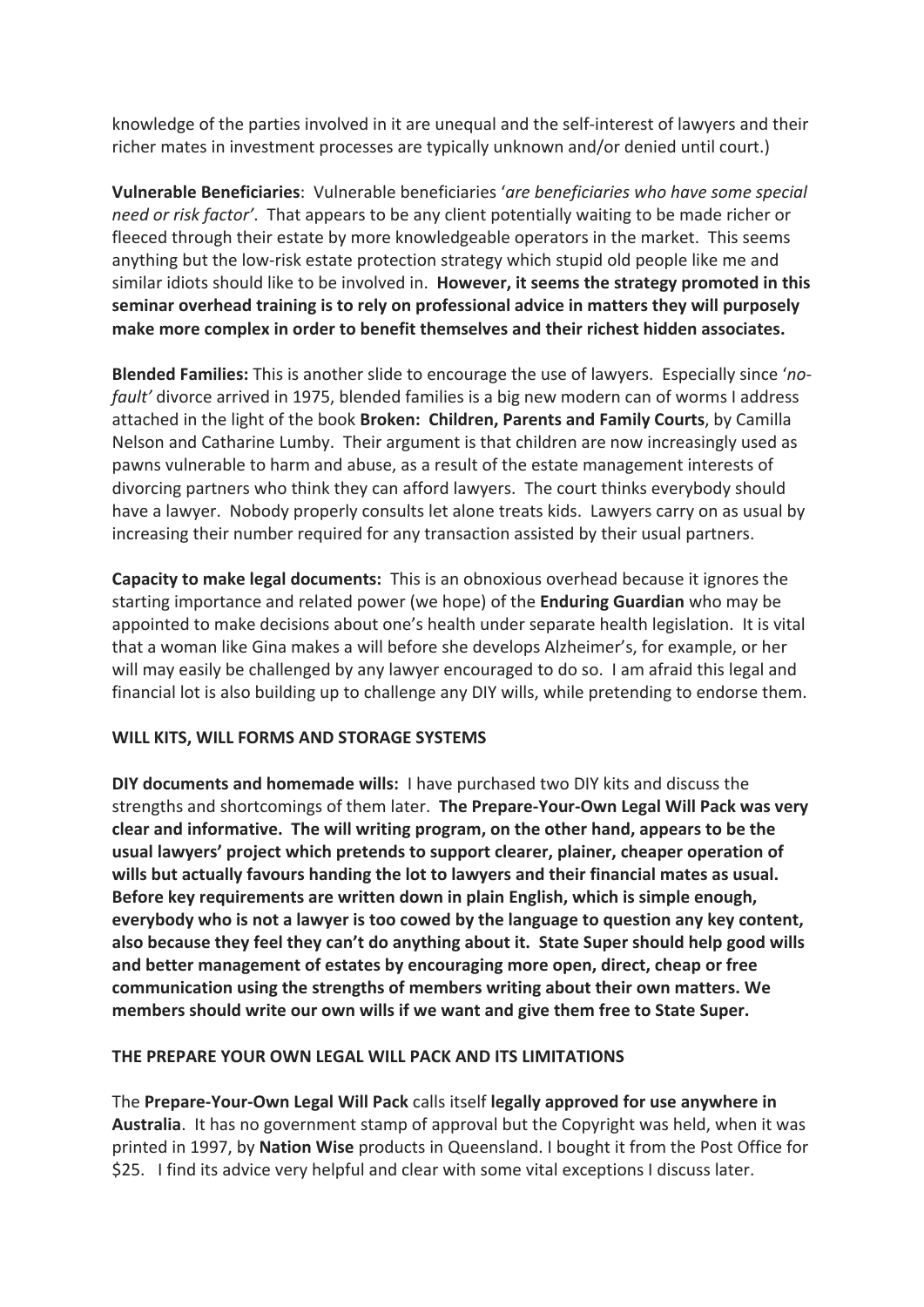I also assume the **Prepare Your Own Legal Will** pack is trustworthy in its advice, albeit badly flawed for my simple old woman's will making, in ways addressed below.

Firstly, their **will form** at the end of the information pack is comparatively confusing and comparatively useless for my free, sole and simple purpose. This is to transfer my estate to my only offspring (a daughter) as effectively and cheaply as possible for us. I address this below and raise related matters, especially for sole persons with sole offspring. **I do so partly to assist State Super, the Aware Super Education Support Team and other funds to serve their wide diversity of members better**, including me. This is my will and I am well aware that other's affairs may be far more complex and in need of some special assistance. However, I want to write my own will and email it to State Super to finally witness. The idea that State Super Education Support Team should write my will for me appears unnecessarily expensive and perhaps risky for me. State Super Members deserve better, cheaper, choices in situations where they value their total pension stability, as I do in the case of State Super.

The **Prepare-Your-Own Legal Will Pack** calls me first to name the executor of my will and give her address. **The executor of my will is my only offspring, Jessica O'Donnell, who is forty-five. She is also sole beneficiary of my will and the Enduring Guardian with Power of Attorney over my health and estate, as I address later.** 

I understand, (I hope) that **I don't need a solicitor to use this will pack (p.5)** and that the above situation, where my **only offspring** is the **executor** and **sole beneficiary** of my estate, as well as the *Enduring Guardian* of my health and estate, is legally correct and cannot be challenged. Do significant others agree and where are they? The Will Pack does not mention the Enduring Guardian, which appears a vital omission. I have already made my daughter Enduring Guardian of my health, which also gives her Power of Attorney, as I understand the matter. I have had no spouse or defacto since the age of 48 and I am now 75 and free from any claims upon me. My siblings are dead with the exception of a sister living in Queensland who is now ninety. We never had adult financial connexion and lived in different states for over forty years.

In Part 2 of the **Prepare-Your-Own Legal Will Pack the major topic is Changing Relationships.** The section shows this will pack and will form were not addressed mainly to me. They have been mainly addressed instead to families where one or both of a couple have often been in previous close relationships, often with children borne before their later marital or defacto associations and children.

I am alone in the world except for my daughter and have been since the age of 48. I have long abhorred marriage as an institution, as I preferred to have more knowledge, certainty and financial independence. This was to avoid ignorance, instability and loss affecting the self-determination of my life and financial affairs. (I am risk averse but enjoy book learning.) At 75, after a life of comparative financial and legal ignorance, acting as a regular wage earner and saver, I am very happy to have a State Super pension as my sole superannuation scheme. It seems safer than casting my fate to the financial, legal and medical winds. They have little or no reason to know or care about my affairs as much as their own or those of their closer associations. They may see their job as hoping I will carry on as long as possible with a poor but increasingly closely monitored quality of life prior to death. (Fuck that.)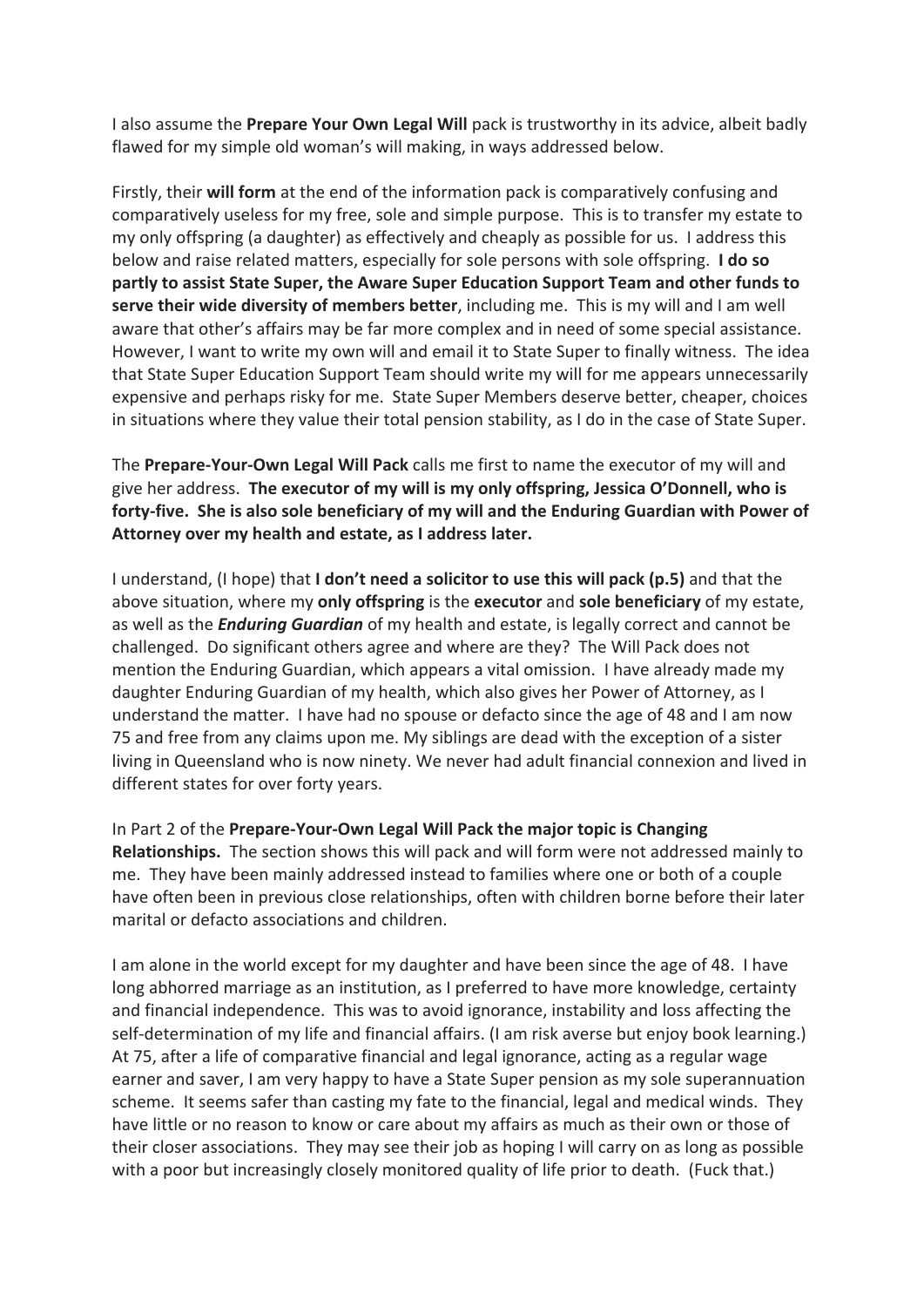I have never had any reason to be in a dispute with anybody over my will and estate and others have no good reason to be in dispute with me over these matters. My life and will were designed for simple old women of independent simple means in association with their own offspring. There are a lot of us, with a lot that can be taken from us through our own financial ignorance and reliance on self-interested professional or other trusted advice.

**In Part 3 of the Legal Will Pack** entitled **Preparing your Property and Assets** I am asked to write down my property and assets in preparation for writing them in my will.

**Real Estate** is addressed first. The Will Pack asks about the properties I own. I am sole owner and occupant of a townhouse at St James Court, 10/11 Rosebank Street, Glebe, Sydney. This is managed under strata title and I own the townhouse outright without mortgage. (The will-pack appears remiss in not mentioning strata title as it is an increasingly popular form of housing, especially for investors or those downsizing. It is increasingly promoted beside Joint Tenant or Tenant in Common situations, which appear in the Will Pack, for example. Under strata title one typically pays increasing quarterly strata levies to a strata manager for ongoing maintenance and capital works.

**Other Large Assets** are next addressed. The only large asset besides my town house without mortgage that I have is the loan I made to my daughter and her partner to buy their own house equally, which is also without mortgage. The loan I made is being repaid to my National Australia Bank (NAB) account on a fortnightly basis. It was made to them equally and is being equally repaid.

**Investments** are the next category heading. I have none besides money in my NAB Account.

**Superannuation/Life Insurance Policies** are the next heading. I have a single superannuation policy with State Super **(Member No. 422760).** It entitles me to a regular untaxed pension until my death.It seems vital to have a pension which will not suddenly run out when the fund is exhausted at the point where one is infirm mentally or physically.

**Other:** Nil. I have never been a Centrelink benefit recipient, although I have a Medicare Card. I don't know if I am eligible for a part-pension, because I have never been able to negotiate the website MyGov. effectively enough to find out the answer. In 2017 I was spurred into trying this by a communication from State Super which was completely incomprehensible to me, but which made me wonder if I was eligible for a part pension. I got four days of help from Centrelink at Redfern, each lasting many hours, while I tried to satisfy the requirements of the My-Gov website in finding out about this matter, but still never found out. I gave up, nevertheless with great admiration for the way Redfern Centrelink Office is set up to try to help many different clients, while encouraging effective checking of input. I didn't need the money, if any was available, to which I was entitled.

I am informed and amazed to find that under the next Will Pack Heading, entitled **Liabilities,**  the Will Pack states: *Although they don't have to be listed in your Will, it is a sensible part of the Will-making exercise to simply write these down.* One assumes this means that your debts die with you and those to whom you owe the money lose out. This appears to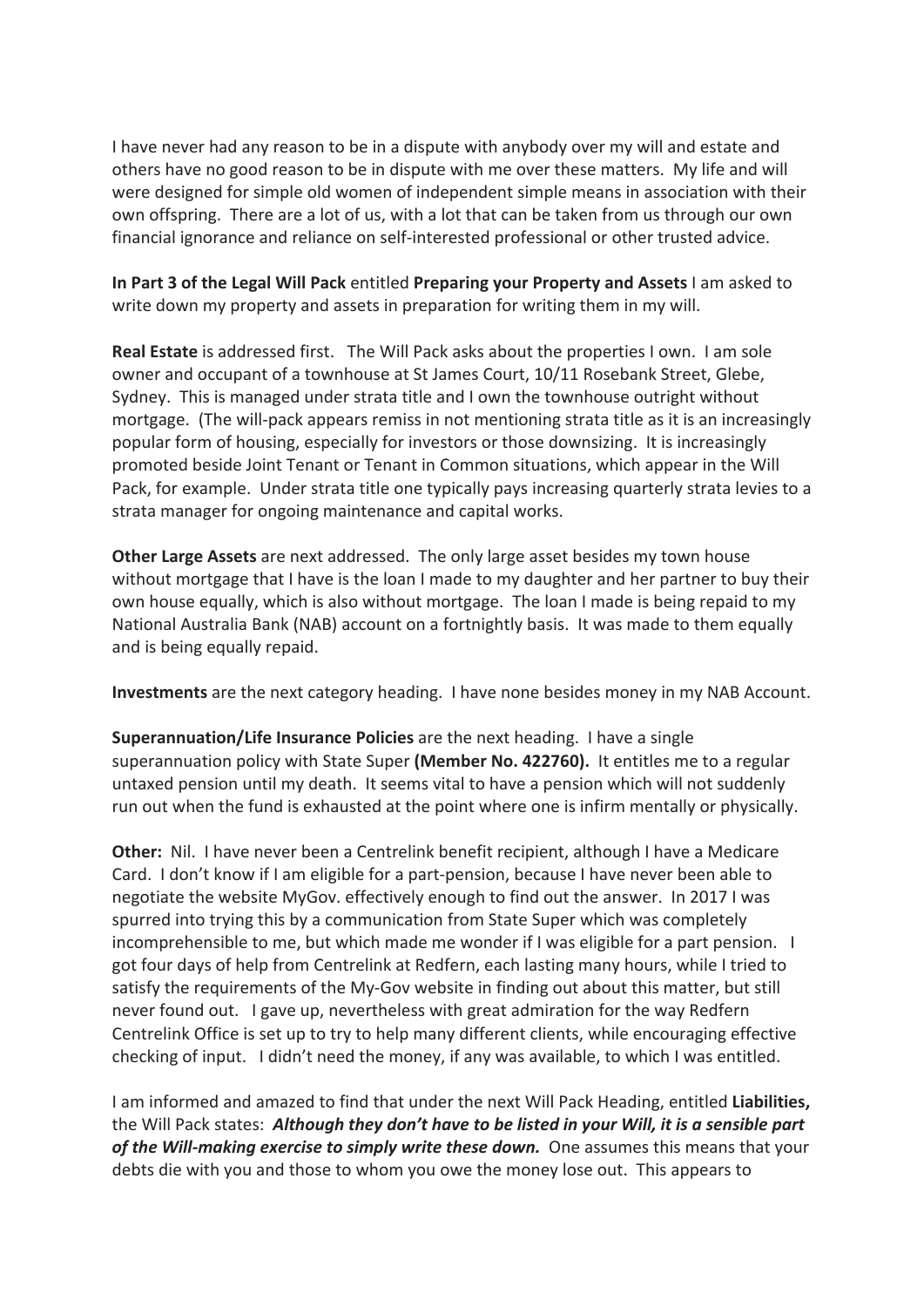encourage comparatively reckless financial behaviour in later life, especially if one is increasingly losing one's control over one's functions. I trust my daughter more than strangers guided by their own professional interests which are totally unknown to me.

**I have no debts to anybody** but it galls me to find that liabilities die with the will, because it appears detrimental to the estate and its expected beneficiaries. The estimation of the size of the estate before death seems more vital for the exercise of many related professional interests, than for the interests of others left behind. I assume this adds to global economic instability which also increases inequalities unfairly in markets. I leave no **Personal Messages** or **Funeral Directions** and my **Body Organ Donations** were registered with my last driver's licence which is now out of date. Use my dead body for anything good.

#### **Section 4 entitled 'Preparing your Will Step by Step helpfully states the following:**

**…***Unlike the situation with witnesses in your Will, the executor/executrix can be a beneficiary under your Will. In fact, it is quite common for this to be the case. Be aware that the Public Trustee or a Trustee Company will charge for acting as executor of an estate – this charge is usually a percentage of the total value of the estate.*

## **My daughter is my Executor, my Enduring Guardian, my Power of Attorney, and sole Beneficiary of my Will and Estate.**

The Will Pack then uses the following **unhelpfully different headings** as the **Options for Sharing out My Estate.** Apparently, these are**: A legacy** (gift of money)**: A bequest** (gift of a specific item or items)**; A Devise. A devise** is apparently: *a gift of land (this includes all buildings and anything else permanently attached to the land.) It is similar to a bequest except that it relates specifically to land and what is attached to it.* (Who knew?)

## **As land and housing or other commercial building, plus the loans and mortgages related to them are often the only large assets owned by any population it seems bad for them to be written about in a comparatively confusing fashion in sections 3 and 4**. Why do it?

Finally, one reads about the **Residuary of the Estate.** This will pack is beginning to look increasingly confusing because sections 2, 3, and 4 deal with different but overlapping headings and matters, for the key purposes of disbursement of the estate.

The **G***uardians of Minor Children* (those under 18 years of age) are referred to next. I have no minor children. My daughter has a single child who is eight years old.

**The issue of the Witnesses to one's Will appears to be very important:** There must be two. A witness should not be a beneficiary under the Will, otherwise that person could automatically lose his/her entitlement to a share of the estate. The spouse of a beneficiary should not be a witness. A translator or interpreter (or his or her spouse) should not be a witness. The expression 'spouse' includes both legal and defacto spouse.

## **THE WIL FORM AT THE END OF THE WILL PACK REFLECTS UNCLEAR TERMINOLOGY AND CONFUSIONS ABOVE WHICH ARE NOT RELEVANT TO MY SITUATION.**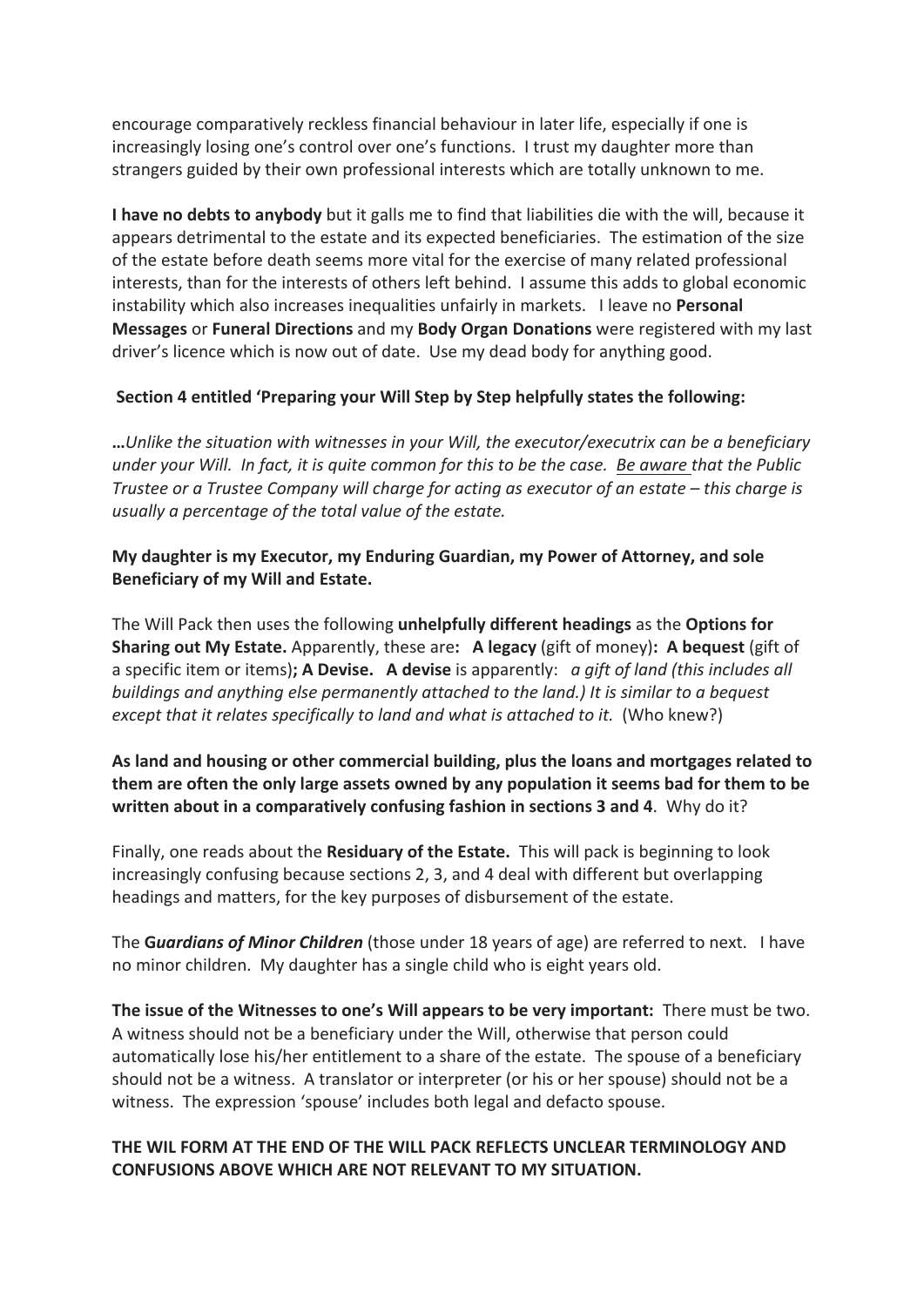**In Point 2:** The Will form asks for **TWO executors/Executrix** in case the first one drops dead**. The Executor's position is vital and the person chosen must agree to accept the position before-hand. I will appoint my daughter as my sole executor, but my will is open and should be cheaper and easier to write if I do it and send State Super a free copy for administrative records. I would like it validated by State Super and two good witnesses. Why can't I have what I want if I am a member and it appears to benefit the membership?**

**Point 3: Under the heading Guardian of Minor Children, I am asked to appoint someone to be the Guardian of my Minor Children.** (I have no minor children. My daughter, my sole estate beneficiary, has one.)

**Point 4: Under the heading Special Gifts is written: '***I make the following special gifts (legacies, bequests and devises.'* As indicated earlier, this language is confusing in the light of the poor and inconsistent treatment of land and property ownership in earlier sections of the will pack.

**Point 5: Under the heading Residuary/Residue of my Estate is written: '***I direct my Executor (2) to pay all my debts and then I give the residue of my estate to'*: **There is no residue of my estate in that the whole goes to my daughter, Jessica O'Donnell**

**Point 6: is entitled Trust for Minors.** I have no minors**. Point 7** indicates that if my daughter dies before her sole child (who is 8) reaches the age of inheritance, he will get the remainder of my estate at his age of inheritance. Fine by me.

**Point 8 is Funeral Directions and Point 9 is Body Organ Donations.** Make use of my body in any way acceptable to my daughter. Chop me up and feed me to fish, for example.

## **This DIY will form is poorly set out to express my will in any clear and reasonable fashion for reasons outlined above which relate to confusing treatment of land and property.**

It appears that the Will Pack also treats me as if I may be in some kind of blended family situation, whereas nothing has ever been further from my mind since the age of 48. Kay concludes that the complexity of modern finance has been designed, and has operated, principally to benefit financial intermediaries rather than the users of financial services. It seems so through an increasing number of specialist transactions invariably being required or strongly encouraged.

## **OPEN EVALUATION OF A SECOND WILL KIT AND FORM: THE WILL KIT FOR COUPLES**

This **Will Kit for Couples** is sold in Post Offices for around \$29. There is a Single Will Kit which appears to be different mainly because only one Will form is included. *The Will Kit has no legal or government or similar reputable Australian endorsement. The Copyright belongs to Will Store Pty Ltd., at printing dated 2017*. **The kit appears to be mainly an invitation to make one's will online and repeatedly for current and future safe storage**: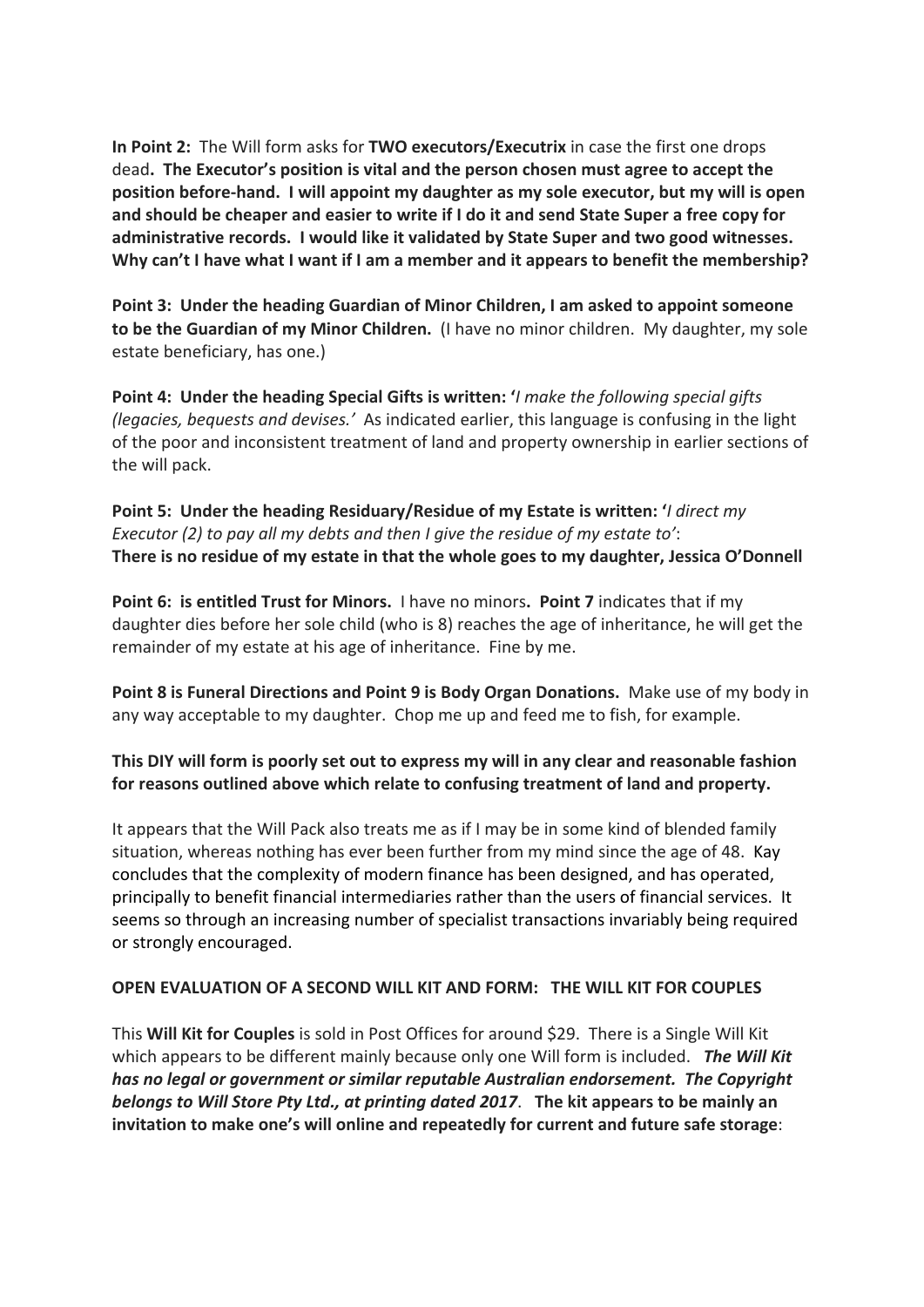## Information in separate instructions from the Kit states: *If you prefer to use the paper version you should follow the directions below and you should seek legal advice if you get further confused, your circumstances are complicated, or you need further assistance*.

This Will Kit is not suitable for me. At seventy-five I am very reluctant to use new IT methods for important financial matters, especially as I have been a prolific letter writer, touch typist and office worker since I was a young girl, before I became a teacher; a state government policy and program adviser; and a health care and education researcher at Sydney Uni. Men appear comparatively reluctant and frightened to write openly and honestly in my long experience. But I often preferred it to speech for recording plain English and sense which may be easily challenged by others who appear more informed later, or not. *I don't trust Will Store will estimation, storage and redemption services to treat and retain information about my estate in any way beneficial to me or my beneficiary, rather than to those most closely associated with Will Store Pty. Ltd. What happens when it folds? Will they care what happens to me and my will? It seems highly unlikely to me.* 

State Super appear to mix with a lot of frightening tricksters. I only hope that I can avoid their effects upon me as I approach death. Old women appear to be a particularly vulnerable lot, followed by small business investors of various stripes. My Labor MP, Tanya Plibersek and her husband, top state public servant in the NSW Liberal government, Michael Michael Coutts-Trotter, come to mind as potential opening models for broader willing and investment behaviour. He is Secretary of the NSW Department of Premier and Cabinet for Premier Dominic Perrottet According to Wikipedia, Coutts-Trotter served almost three years of a nine-year prison sentence after being convicted for importation and distribution of heroin into Australia in 1986 and the NSW Teachers Federation and School principals appear still affronted by his rise to power, perhaps. Surely it makes one think that these are a perfect couple to lead opening up wills, as they have both been protected so well by their Labor associations for so long. Teachers, health and aged care, transport, child care workers and others, as public servants or not, have an interest in this plainer, more open direction as employees, superannuation investors and residents of Australia. Many Australians could benefit from more open and broad competition to reduce the rise in regional and generational inequality here and globally. Open up wills to avoid corruption and loss.

Housing management, investment and construction practices are crucial determinants of population wellbeing and disability increases with age, ending in death. My will is based on facts about me as I see health care before it. I fear my state will increasingly cause me more pain and loss which may also hasten my painful humiliation, disability and financial loss, fast or slowly, before inevitable death. I have been well protected so far. I may not need the bit of life at the end because from the age of seventy-five forward, a lot of it looks horrible. On the other hand, I can see nothing but benefit to me, my daughter and my country from writing the will that I now do. It is the first I have written and I assume it also to be the last.

Starting planning locally, for example, a queue system for building or other qualified work has typically been an example of age discrimination, as the most recent arrivals have always